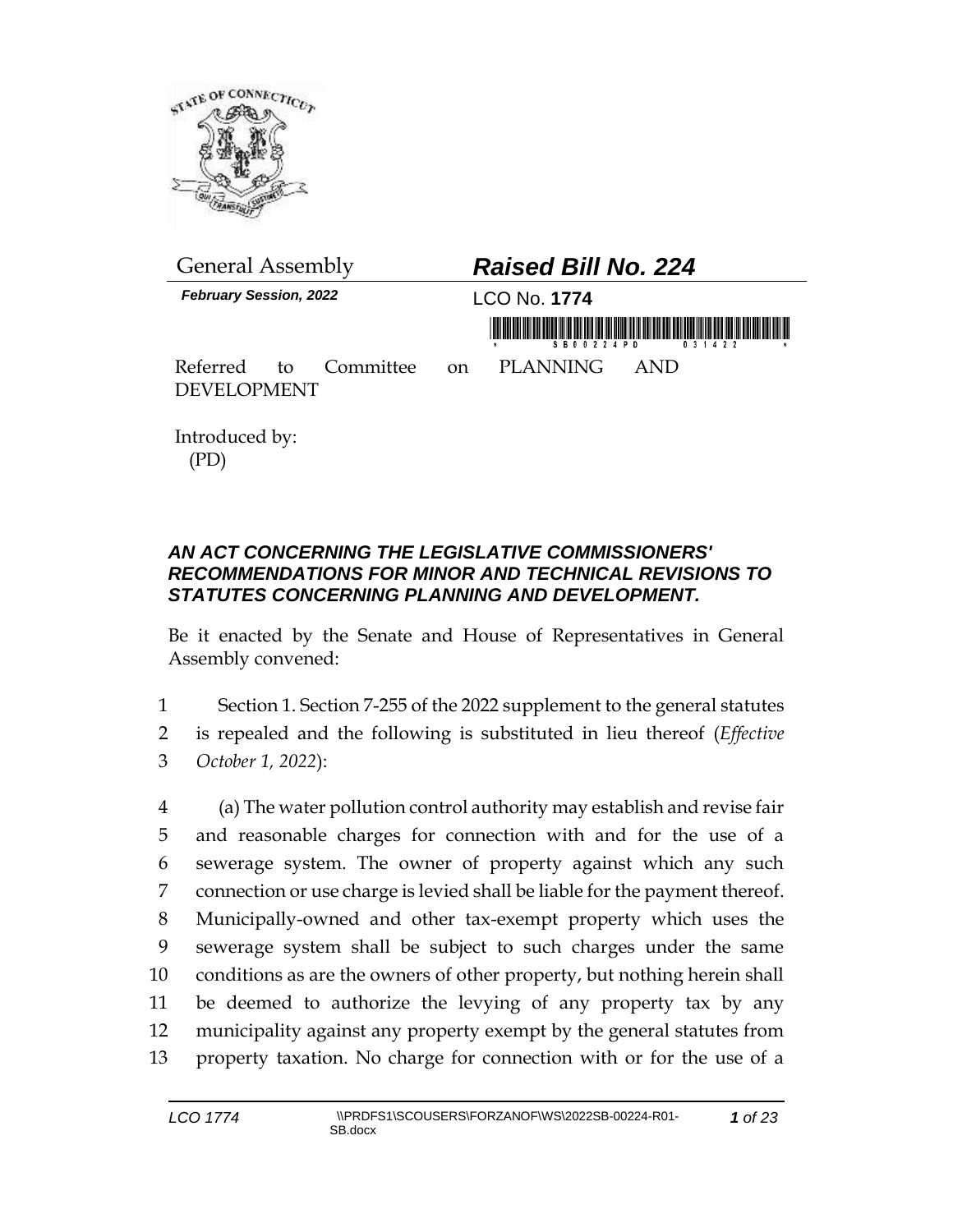sewerage system shall be established or revised until after a public hearing before the water pollution control authority at which the owner of property against which the charges are to be levied shall have an opportunity to be heard concerning the proposed charges. Such hearing may be conducted in person or by means of electronic equipment. Notice of the time, place and purpose of such hearing shall be published at least ten days before the date thereof in a newspaper having a general circulation in the municipality and on the Internet web site of the municipality. A copy of the proposed charges shall be on file in the office of the clerk of the municipality and available for inspection by the public for at least ten days before the date of such hearing. When the water pollution control authority has established or revised such charges, it shall file a copy thereof in the office of the clerk of the municipality and, not later than five days after such filing, shall cause the same to be published in a newspaper having a general circulation in the municipality and on the Internet web site of the municipality. Such publication shall state the date on which such charges were filed and the time and manner of paying such charges and shall state that any appeals from such charges must be taken within twenty-one days after such filing. In establishing or revising such charges the water pollution control authority may classify the property connected or to be connected with the sewer system and the users of such system, including categories of industrial users, and may give consideration to any factors relating to the kind, quality or extent of use of any such property or classification of property or users including, but not limited to, (1) the volume of water discharged to the sewerage system, (2) the type or size of building connected with the sewerage system, (3) the number of plumbing fixtures connected with the sewerage system, (4) the number of persons customarily using the property served by the sewerage system, (5) in the case of commercial or industrial property, the average 44 number of employees and guests using the property, and (6) the quality and character of the material discharged into the sewerage system. The water pollution control authority may establish minimum charges for connection with and for the use of a sewerage system. Any person aggrieved by any charge for connection with or for the use of a sewerage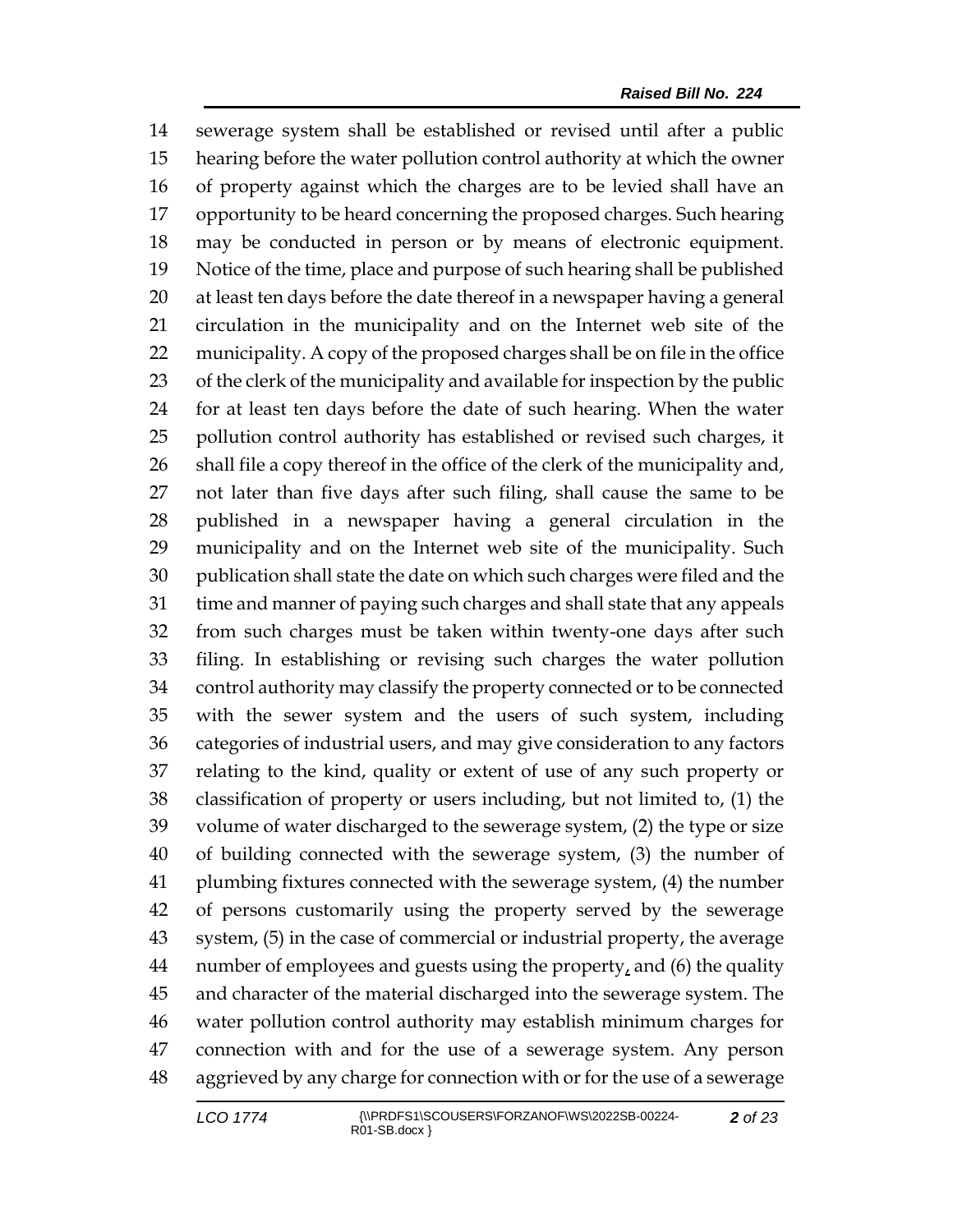system may appeal to the superior court for the judicial district wherein the municipality is located and shall bring any such appeal to a return day of said court not less than twelve or more than thirty days after service thereof. The judgment of the court shall be final.

 (b) Any municipality may, by ordinance, provide for the payment to the water pollution control authority by such municipality of the whole or a portion of such charges for specified classifications of property or users, provided such classifications are established by the water pollution control authority in accordance with the provisions of subsection (a) of this section and meet the requirements of the federal Water Pollution Control Act Amendments of 1972, P.L. 92-500, as amended from time to time.

 (c) Any municipality may, by ordinance, provide for optional methods of payment of sewer use charges to the water pollution control authority by (1) elderly taxpayers who are eligible for tax relief under the provisions of section 12-129b, section 12-170aa or a plan of tax relief for elderly taxpayers provided by such municipality in accordance with section 12-129n, or (2) any taxpayer under the age of sixty-five who is eligible for tax relief under the provisions of a plan for tax relief provided by such municipality in accordance with subdivision (2) of section 12-129n.

 Sec. 2. Section 8-2p of the 2022 supplement to the general statutes is repealed and the following is substituted in lieu thereof (*Effective October 1, 2022*):

 The zoning commission or combined planning and zoning commission, as applicable, of a municipality, by a two-thirds vote, may initiate the process by which such municipality opts out of the provision of subdivision (9) of subsection (d) of section 8-2 regarding limitations on parking spaces for dwelling units, provided such commission: (1) First holds a public hearing in accordance with the provisions of section 8-7d on such proposed opt-out, (2) affirmatively decides to opt out of the provision of said subsection within the period of time permitted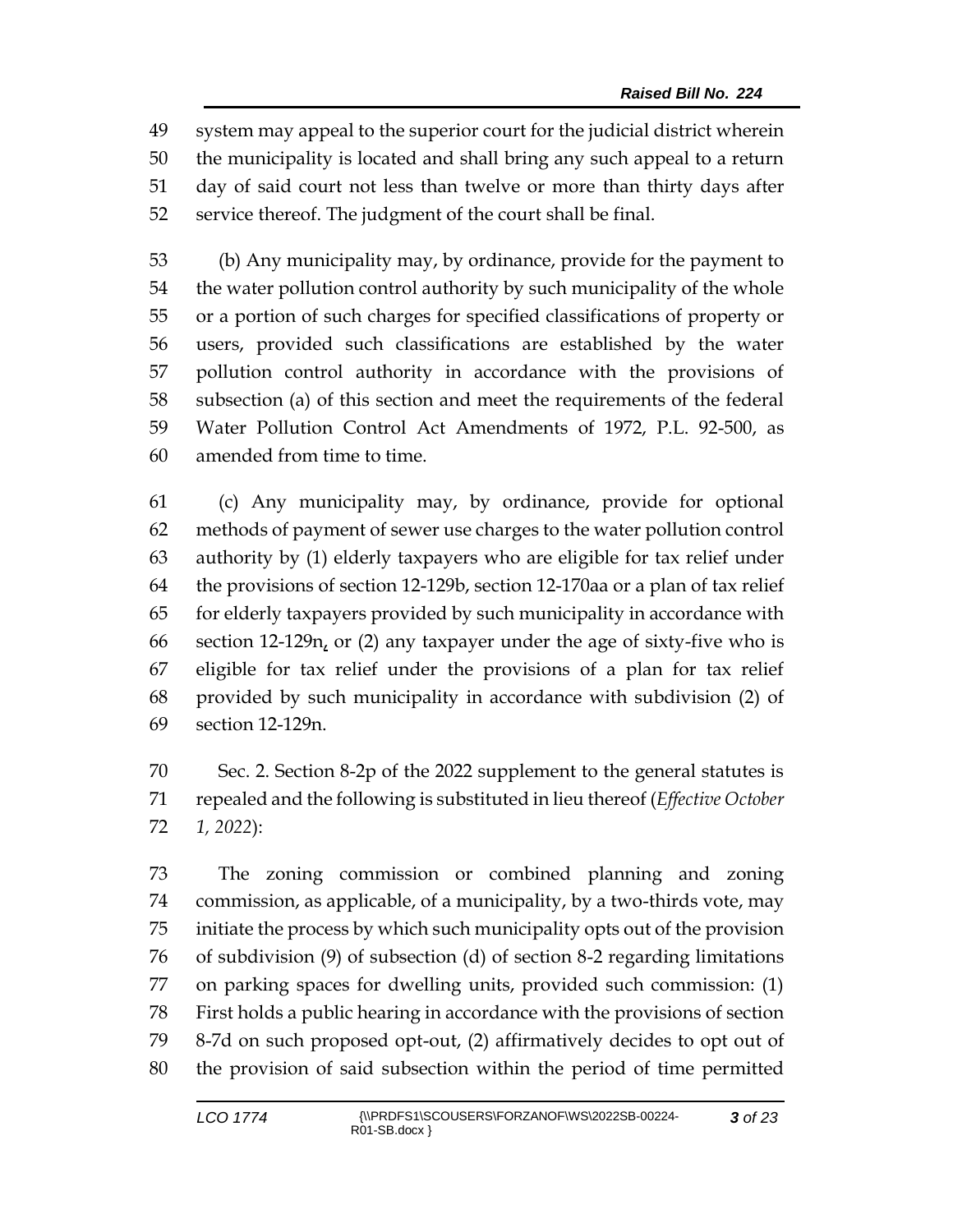under section 8-7d, (3) states upon its records the reasons for such decision, and (4) publishes notice of such decision in a newspaper having a substantial circulation in the municipality not later than fifteen days after such decision has been rendered. Thereafter, the municipality's legislative body or, in a municipality where the legislative body is a town meeting, its board of selectmen, by a two- thirds vote, may complete the process by which such municipality opts out of the provision of subdivision (9) of subsection (d) of section 8-2.

 Sec. 3. Subsection (c) of section 8-26c of the 2022 supplement to the general statutes is repealed and the following is substituted in lieu thereof (*Effective October 1, 2022*):

 (c) In the case of a subdivision plan approved on or after October 1, 1977, failure to complete all work within such five-year period or any extension thereof shall result in automatic expiration of the approval of such plan provided the commission shall file on the land records of the town in which such subdivision is located notice of such expiration and shall state such expiration on the subdivision plan on file in the office of the town clerk of such town, and no additional lots in the subdivision shall be conveyed by the subdivider or his successor in interest as such subdivider except with approval by the commission of a new application for subdivision of the subject land. If lots have been conveyed during such five-year period or any extension thereof, the municipality shall call the bond or other surety on said subdivision to the extent necessary to complete the bonded improvements and utilities required to serve those lots. "Work" for purposes of this section means all physical improvements required by the approved plan, other than the staking out of lots, and includes, but is not limited to, the construction of roads, storm drainage facilities and water and sewer lines, the setting aside of open space and recreation areas, installation of telephone and electric services, planting of trees or other landscaping, and installation of retaining walls or other structures.

 Sec. 4. Subdivision (3) of subsection (a) of section 2-79a of the general statutes is repealed and the following is substituted in lieu thereof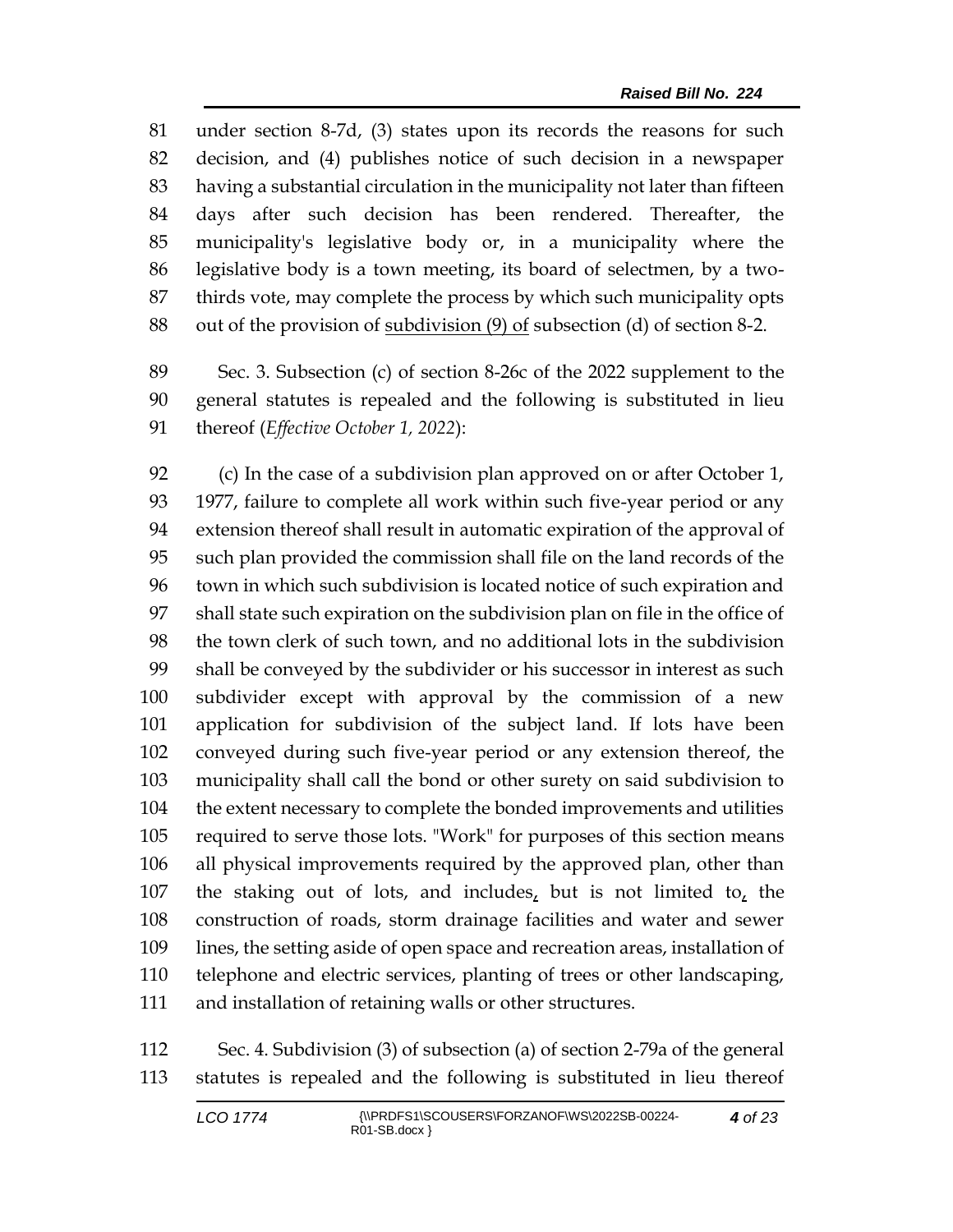## (*Effective October 1, 2022*):

 (3) On and after July 1, 2019, the commission shall consist of the president pro tempore of the Senate, the speaker of the House of Representatives, the minority leader of the Senate, the minority leader 118 of the House of Representatives, the Secretary of the Office of Policy and 119 Management, the Commissioner of Education, the Commissioner of Energy and Environmental Protection and the Commissioner of Economic and Community Development, or their designees, and seventeen additional members as follows: (A) Six municipal officials appointed by the Governor, four of whom shall be selected from a list of nominees submitted to the Governor by the Connecticut Conference of Municipalities and two of whom shall be selected from a list submitted by the Council of Small Towns. One of such six officials shall be from a town having a population of ten thousand or less persons, one shall be from a town having a population of more than ten thousand but less than twenty thousand persons, two shall be from towns having populations of more than twenty thousand but less than sixty thousand persons and two shall be from towns having populations of sixty thousand or more persons; (B) two local public education officials appointed by the Governor, one of whom shall be selected from a list of nominees submitted to the Governor by the Connecticut Association of Boards of Education and one of whom shall be selected from a list submitted by the Connecticut Association of Public School Superintendents; (C) one representative of a regional council of governments appointed by the Governor from a list of nominees submitted to the Governor by the Connecticut Association of Councils of Governments; (D) one representative of organized labor appointed by the Governor from a list of nominees submitted to the Governor by the Connecticut AFL-CIO; (E) five persons who do not hold elected or appointed office in state or local government, one of whom shall be appointed by the Governor, one of whom shall be appointed by the 145 president pro tempore of the Senate, one of whom shall be appointed by the speaker of the House of Representatives, one of whom shall be appointed by the minority leader of the Senate and one of whom shall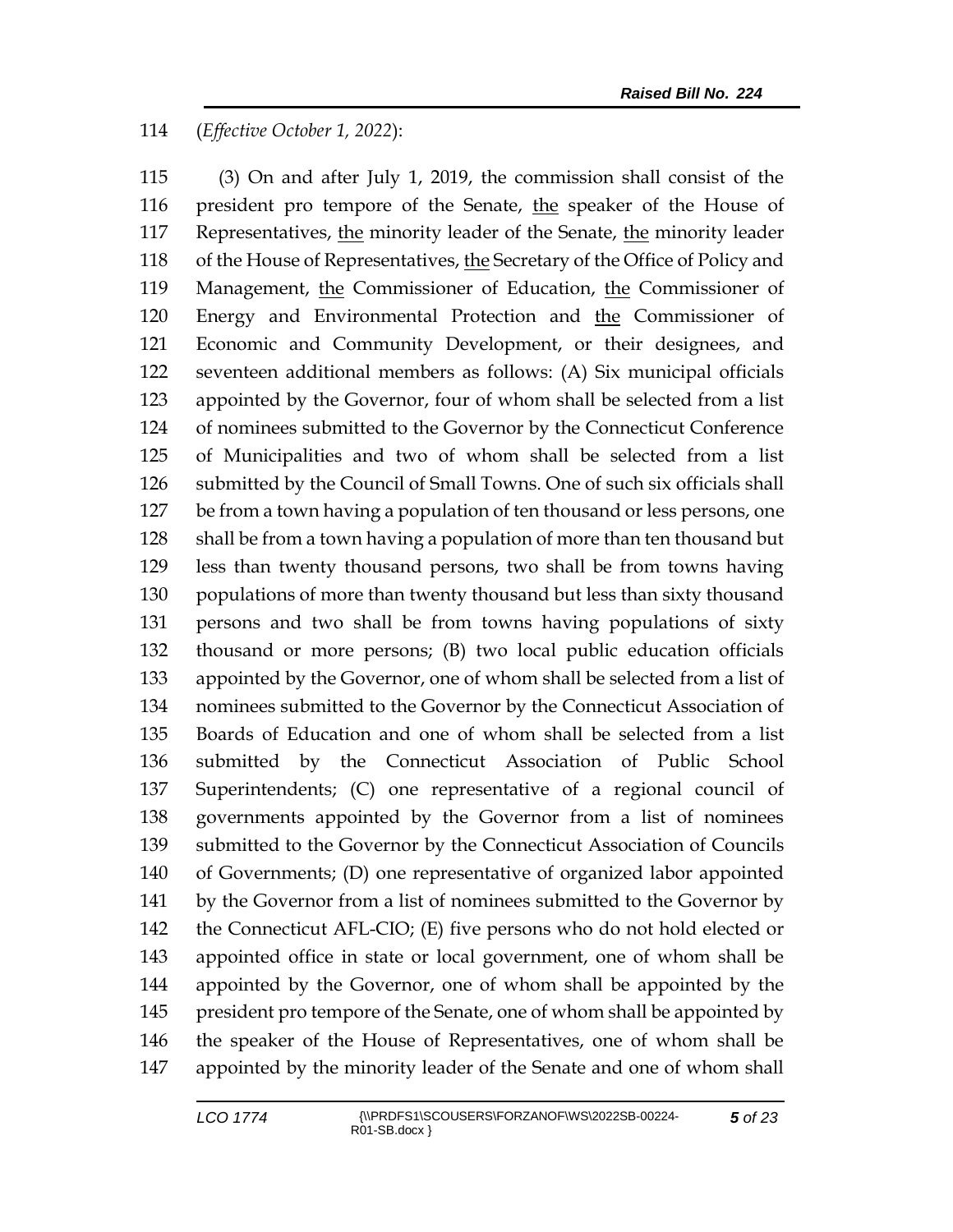be appointed by the minority leader of the House of Representatives; (F) one representative of the Connecticut Conference of Municipalities appointed by said conference; and (G) one representative of the Council of Small Towns appointed by said council.

 Sec. 5. Subsection (a) of section 7-131e of the general statutes is repealed and the following is substituted in lieu thereof (*Effective October 1, 2022*):

 (a) Grant award decisions under the protected open space and watershed land acquisition grant program established under section 7- 131d or under the Charter Oak open space grant program established under section 7-131t shall be made by the Commissioner of Energy and Environmental Protection at least semiannually. All complete and eligible grant applications shall be acted upon by the commissioner as soon as practicable. A single project may receive a grant in more than one grant cycle, subject to future availability of funds and subject to the limitations set forth in this section and sections 23-78, 12-498 and 7-131d. Up to five per cent of the grant funds may be used for administrative expenses including, but not limited to: (1) Contractors to assist the Department of Energy and Environmental Protection in the review and evaluation of grant proposals and baseline data collection for conservation easements; (2) appraisals or appraisal reviews; and (3) preparation of legal and other documents. Administrative expenses may not be used for staff salaries. Not later than September 1, 1998, for the protected open space and watershed land acquisition grant program established under section 7-131d, and not later than September 1, 2000, for the Charter Oak open space grant program account established under section 7-131t, the commissioner shall develop written guidelines and a ranking system for consistency and equity in the distribution of grant awards under the protected open space and watershed land acquisition grant program established under section 7-131d or under the Charter Oak open space grant program account established under section 7-131t based on the criteria listed in subsections (b) and (c) of section 7-131d. Consistent with such criteria, additional consideration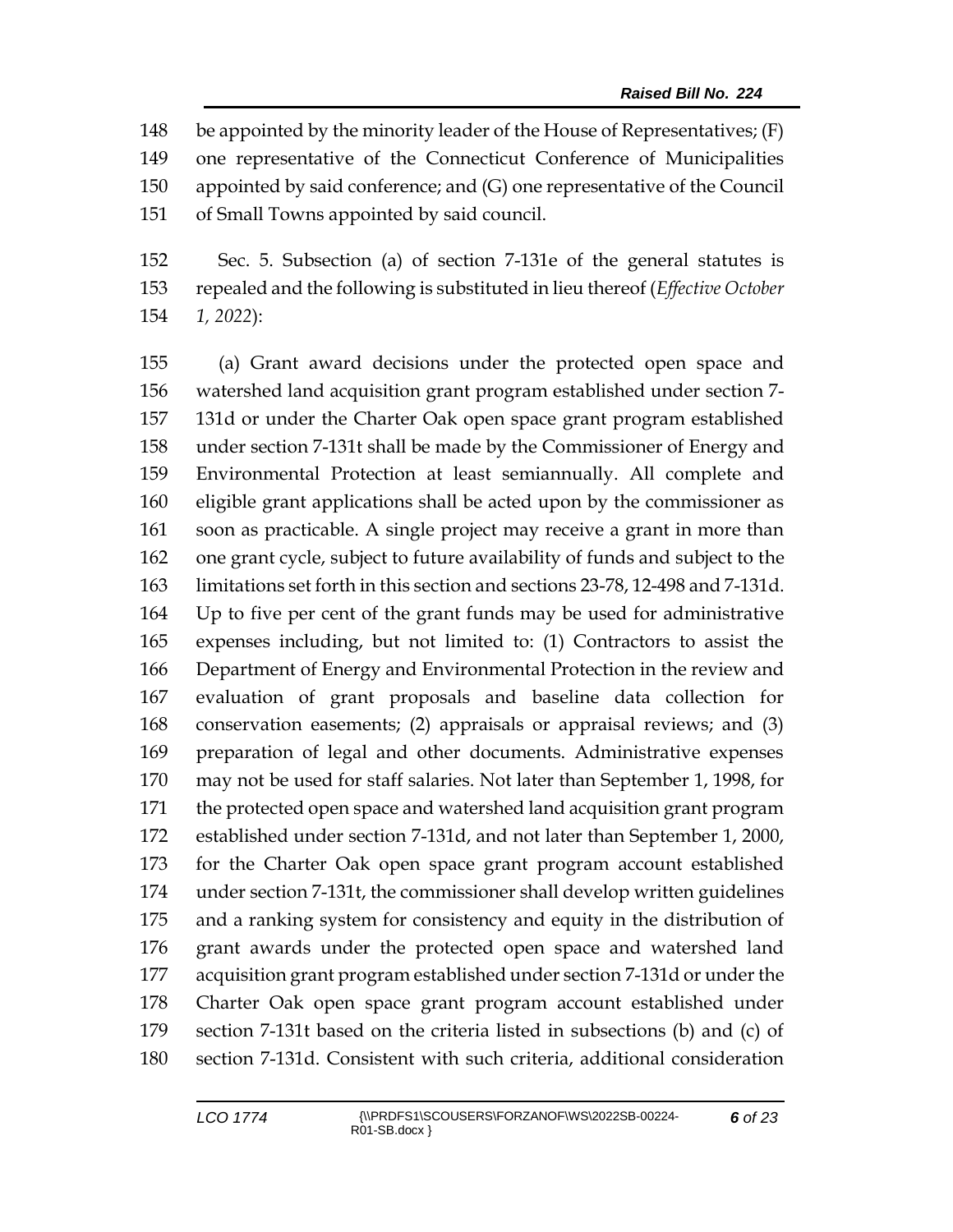shall be given to: (A) Protection of lands adjacent to and complementary to adjacent protected open space land or class I or class II water company lands; (B) equitable geographic distribution of the grants; (C) proximity of a property to urban areas with growth and development pressures or to areas with open space deficiencies and underserved populations; (D) protection of land particularly vulnerable to development incompatible with its natural resource values including the protection of a public water supply source; (E) consistency with the **[**state's**]** state plan of conservation and development; (F) multiple protection elements, such as water quality and supply protection, scenic preservation and farmland preservation; (G) the extent to which the presence of already constructed buildings or other man-made improvements diminish or overshadow the natural resource value of a proposed acquisition, or its value relative to its cost; and (H) preservation of forest lands and bodies of water which naturally absorb significant amounts of carbon dioxide.

 Sec. 6. Subsection (d) of section 12-217ii of the general statutes is repealed and the following is substituted in lieu thereof (*Effective October 1, 2022*):

 (d) The commissioner shall determine whether (1) the taxpayer making the application is eligible for the tax credit, and (2) the proposed 202 job growth  $(A)$  is economically viable only with use of the tax credit,  $(B)$  would provide a net benefit to economic development and employment opportunities in the state, and (C) conforms to the state plan of conservation and development prepared pursuant to **[**section 16a-24**]** part I of chapter 297. The commissioner may require the applicant to submit such additional information as may be necessary to evaluate the application.

 Sec. 7. Section 16a-25 of the general statutes is repealed and the following is substituted in lieu thereof (*Effective October 1, 2022*):

As used in this chapter: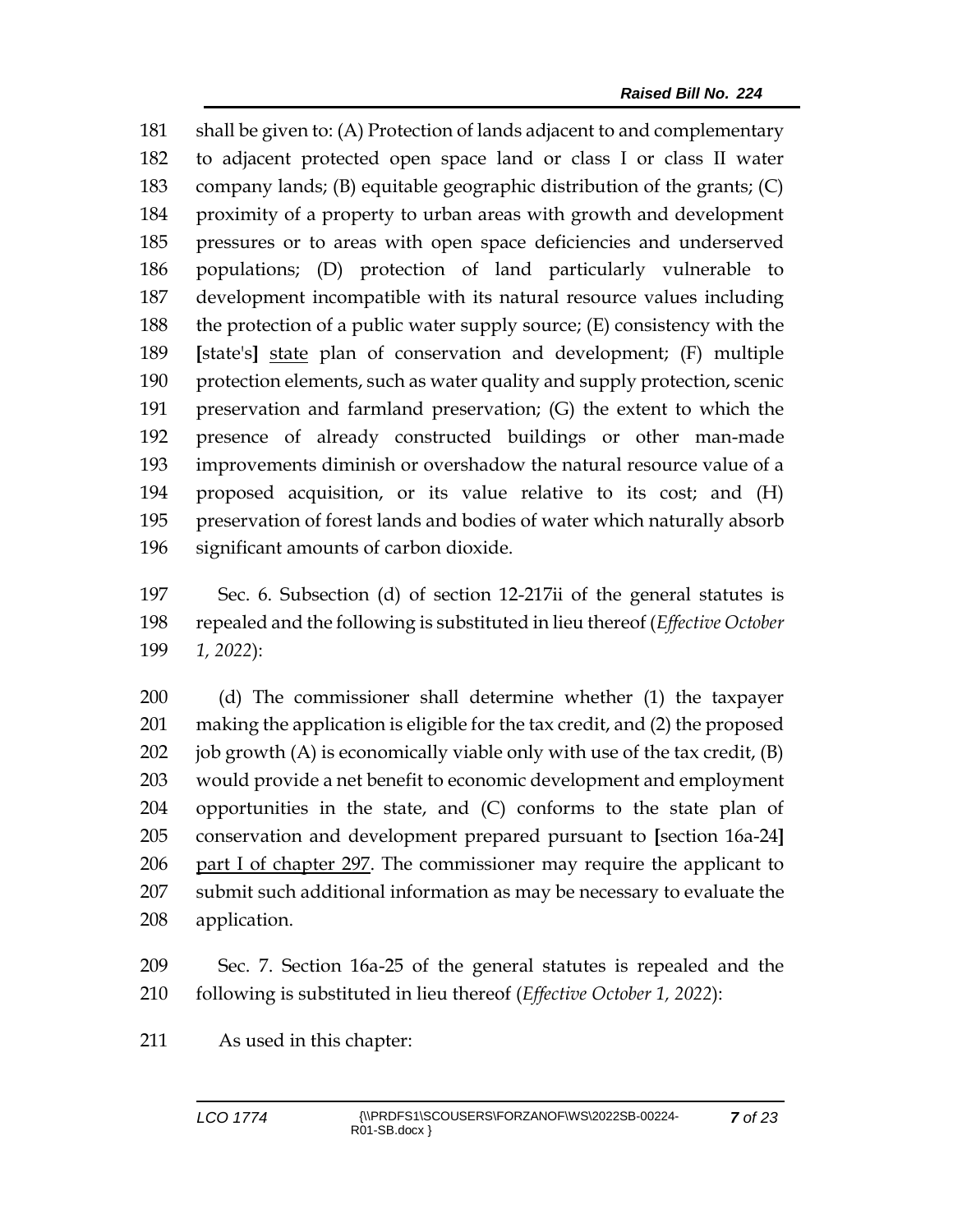(1) "Process" means the procedure for adopting, amending, revising and implementing a state plan of conservation and development; (2) "Existing plan" means the plan promulgated by Executive Order No. 28, September 27, 1974; (3) "Secretary" means the Secretary of the Office of Policy and Management; (4) "Committee" means the continuing legislative committee on state planning and development established pursuant to section 4-60d; (5) "Adoption year" means the calendar year which is no later than five years subsequent to the year in which the plan was last adopted in accordance with the process established in this chapter; (6) "Revision year" means the calendar year immediately preceding the adoption year; (7) "Prerevision year" means the calendar year immediately preceding the revision year; (8) "State agency" means any state department, institution, board, commission or official; and (9) "Plan", when referring to the state plan **[**for**]** of conservation and development, means the text of such plan and any accompanying locational guide map. Sec. 8. Subsection (a) of section 16a-32 of the general statutes is repealed and the following is substituted in lieu thereof (*Effective October 1, 2022*): (a) Each revision of the state plan of conservation and development shall be initiated by the secretary and shall be undertaken in accordance with the process outlined in this chapter. Sec. 9. Subdivision (8) of subsection (a) of section 22a-92 of the general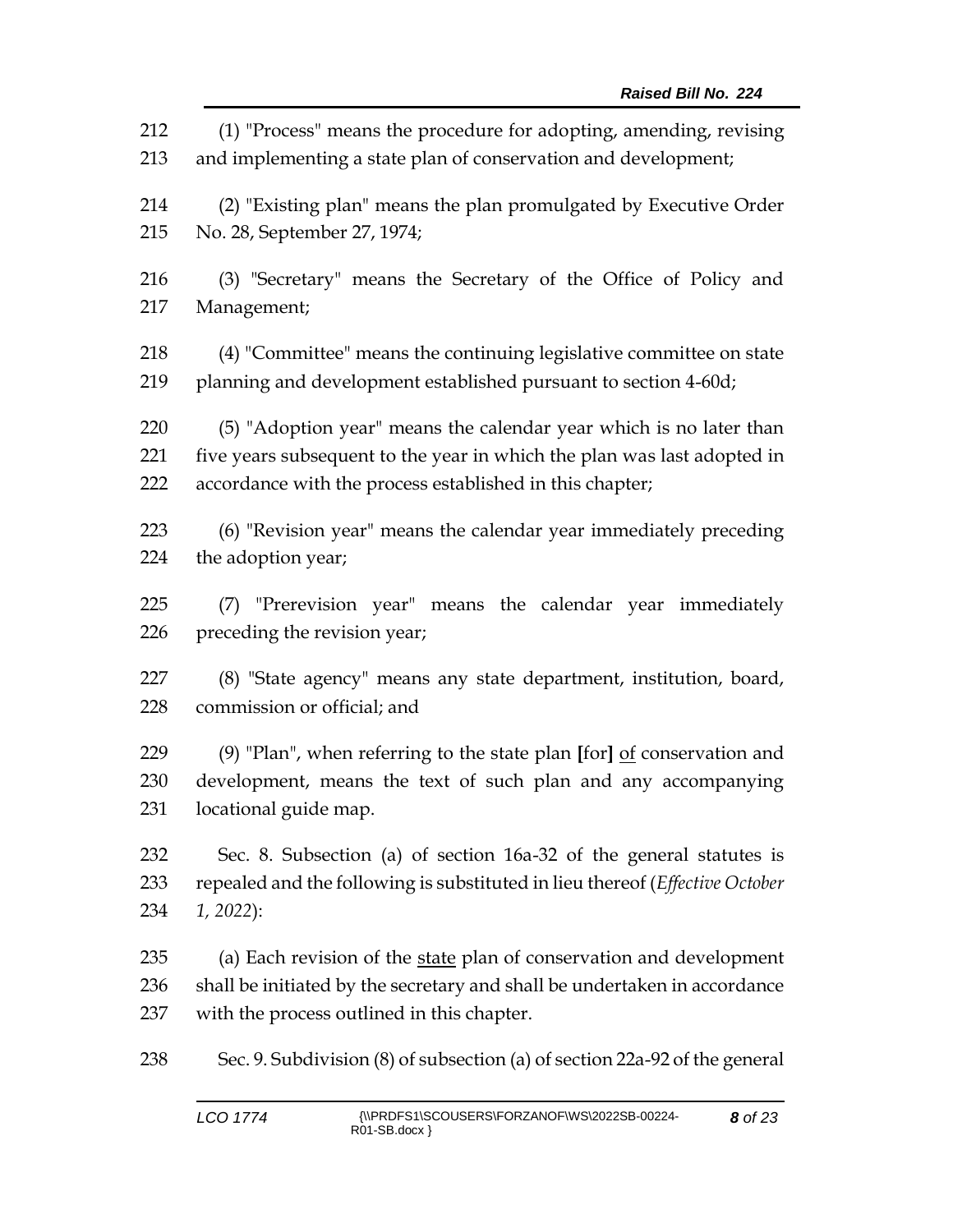statutes is repealed and the following is substituted in lieu thereof (*Effective October 1, 2022*):

 (8) To coordinate the activities of public agencies to ensure that state expenditures enhance development while affording maximum protection to natural coastal resources and processes in a manner consistent with the state plan **[**for**]** of conservation and development adopted pursuant to part I of chapter 297;

 Sec. 10. Subsection (a) of section 22a-100 of the general statutes is repealed and the following is substituted in lieu thereof (*Effective October 1, 2022*):

 (a) All major state plans, other than the state plan **[**for**]** of conservation and development adopted pursuant to part I of chapter 297, which affect the coastal area shall be consistent with the goals and policies stated in section 22a-92, as amended by this act, and existing state plans, other than the state plan **[**for**]** of conservation and development adopted pursuant to part I of chapter 297, which affect the coastal area shall, on or before July 1, 1981, be revised, if necessary, to **[**insure**]** ensure consistency with this chapter. Agencies responsible for revising state plans, other than the state plan **[**for**]** of conservation and development adopted pursuant to part I of chapter 297, shall consult with the commissioner in making such revisions.

 Sec. 11. Subsection (a) of section 22a-352 of the general statutes is repealed and the following is substituted in lieu thereof (*Effective October 1, 2022*):

 (a) Not later than July 1, 2017, the Water Planning Council, established pursuant to section 25-33o, shall, within available appropriations, prepare a state water plan for the management of the water resources of the state. In developing such state water plan, the Water Planning Council shall: (1) Design a unified planning program and budget; (2) consider regional water and sewer facilities plans; (3) identify the appropriate regions of the state for comprehensive water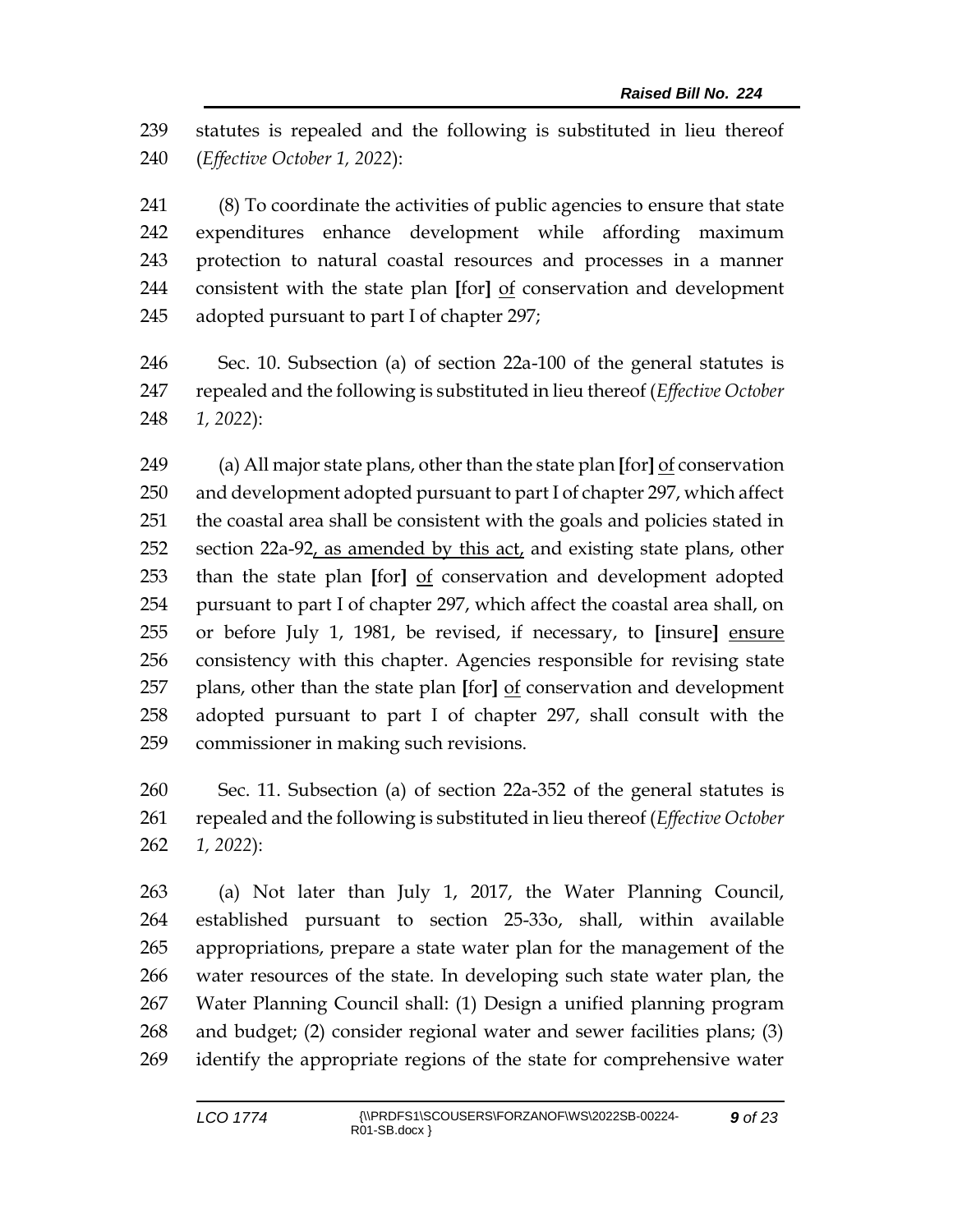planning; (4) identify the data needs and develop a consistent format for submitting data to the council, applicable state agencies and regional councils of governments for use in planning and permitting; (5) consider the potential impact of climate change on the availability and abundance of water resources and the importance of climate resiliency; (6) seek involvement of interested parties; (7) solicit input from the advisory group established pursuant to section 25-33o; (8) consider individual water supply plans, water quality standards, stream flow classifications, as described in regulations adopted pursuant to section 26-141b, water utility coordinating committee plans, the state plan of conservation and development, as described in **[**section 16a-30**]** part I of chapter 297, and any other planning documents deemed necessary by the council; (9) promote the adoption of municipal ordinances based on the State of Connecticut Model Water Use Restriction Ordinance for municipal water emergencies; and (10) examine appropriate mechanisms for resolving conflicts related to the implementation of the state water plan.

 Sec. 12. Subsection (k) of section 22a-430 of the general statutes is repealed and the following is substituted in lieu thereof (*Effective October 1, 2022*):

 (k) The commissioner shall not deny a permit under this section if the basis for such denial is a determination by the commissioner that the proposed activity for which application has been made is inconsistent with the state plan of conservation and development adopted under **[**section 16a-30**]** part I of chapter 297.

 Sec. 13. Subdivision (9) of subsection (b) of section 22a-471 of the general statutes is repealed and the following is substituted in lieu thereof (*Effective October 1, 2022*):

 (9) Notwithstanding any provision of this section and the **[**cost sharing**]** cost-sharing formula established in section 22a-471-1 of the regulations of Connecticut state agencies, for any area of a municipality that is adjacent to a site listed on the State of Connecticut Superfund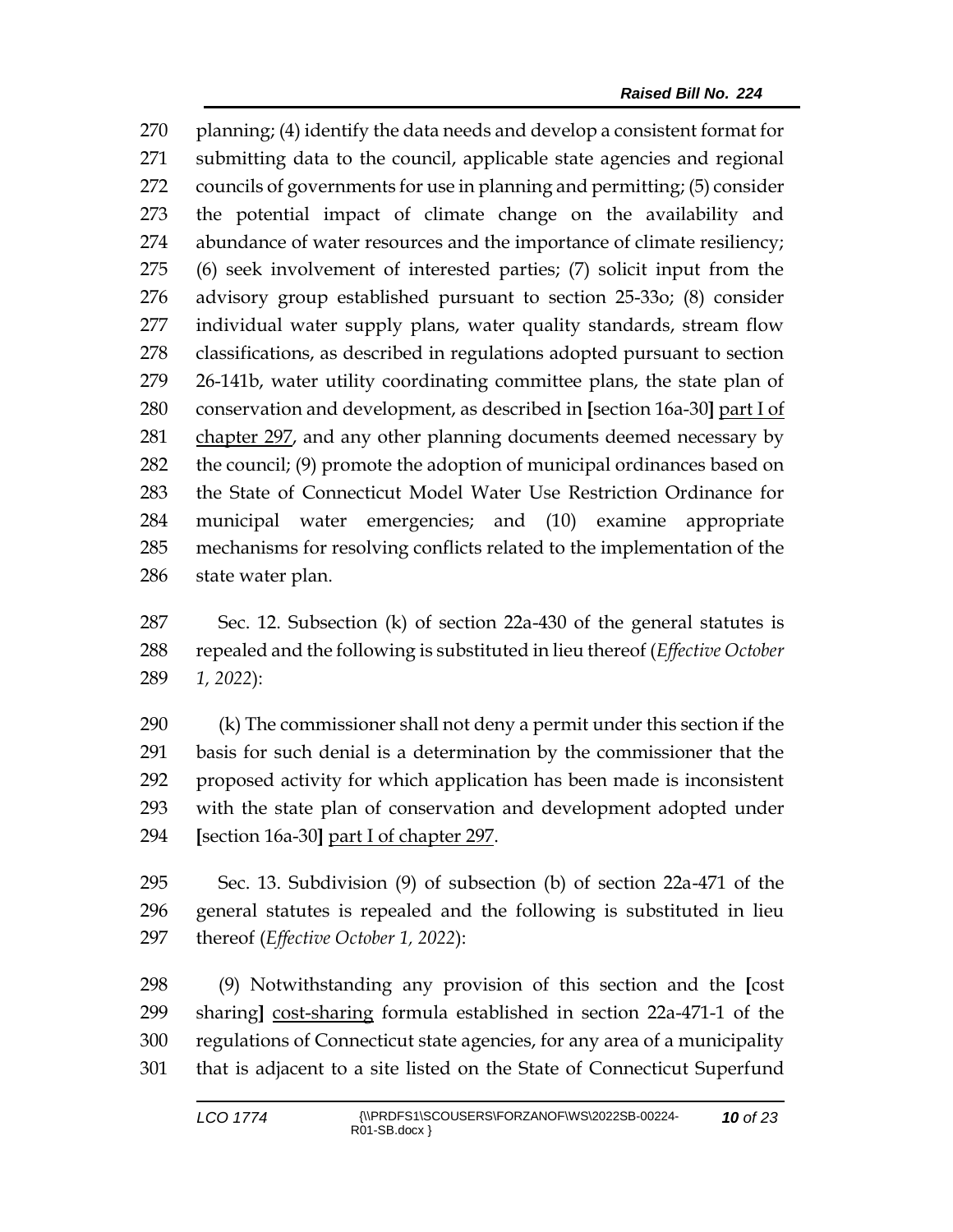Priority List where a water line extension component to such project has been installed by a municipal or private water company, the minimum size water main required to address pollution may be upgraded in order to carry fire flow or address public water supply needs that are consistent with an adopted municipal plan of conservation and development and the municipality shall only be responsible to pay the incremental project cost, which may be funded by such water company, another person or available local, state or federal funds.

 Sec. 14. Subsection (h) of section 22a-478 of the general statutes is repealed and the following is substituted in lieu thereof (*Effective October 1, 2022*):

 (h) The Department of Public Health shall establish and maintain a priority list of eligible drinking water projects and shall establish a system setting the priority for making project loans to eligible public water systems. In establishing such priority list and ranking system, the Commissioner of Public Health shall consider all factors which he deems relevant, including but not limited to the following: (1) The 319 public health and safety; (2) protection of environmental resources; (3) population affected; (4) risk to human health; (5) public water systems most in need on a per household basis according to applicable state affordability criteria; (6) compliance with the applicable requirements of the federal Safe Drinking Water Act and other related federal acts; (7) applicable state and federal regulations. The priority list of eligible drinking water projects shall include a description of each project and its purpose, impact, cost and construction schedule, and an explanation of the manner in which priorities were established. The Commissioner of Public Health shall adopt an interim priority list of eligible drinking water projects for the purpose of making project loans prior to adoption of final regulations, and in so doing may utilize existing rules and regulations of the department relating to the program. To the extent required by applicable federal law, the Department of Public Health shall prepare any required intended use plan with respect to eligible 334 drinking water projects; (8) consistency with the state plan of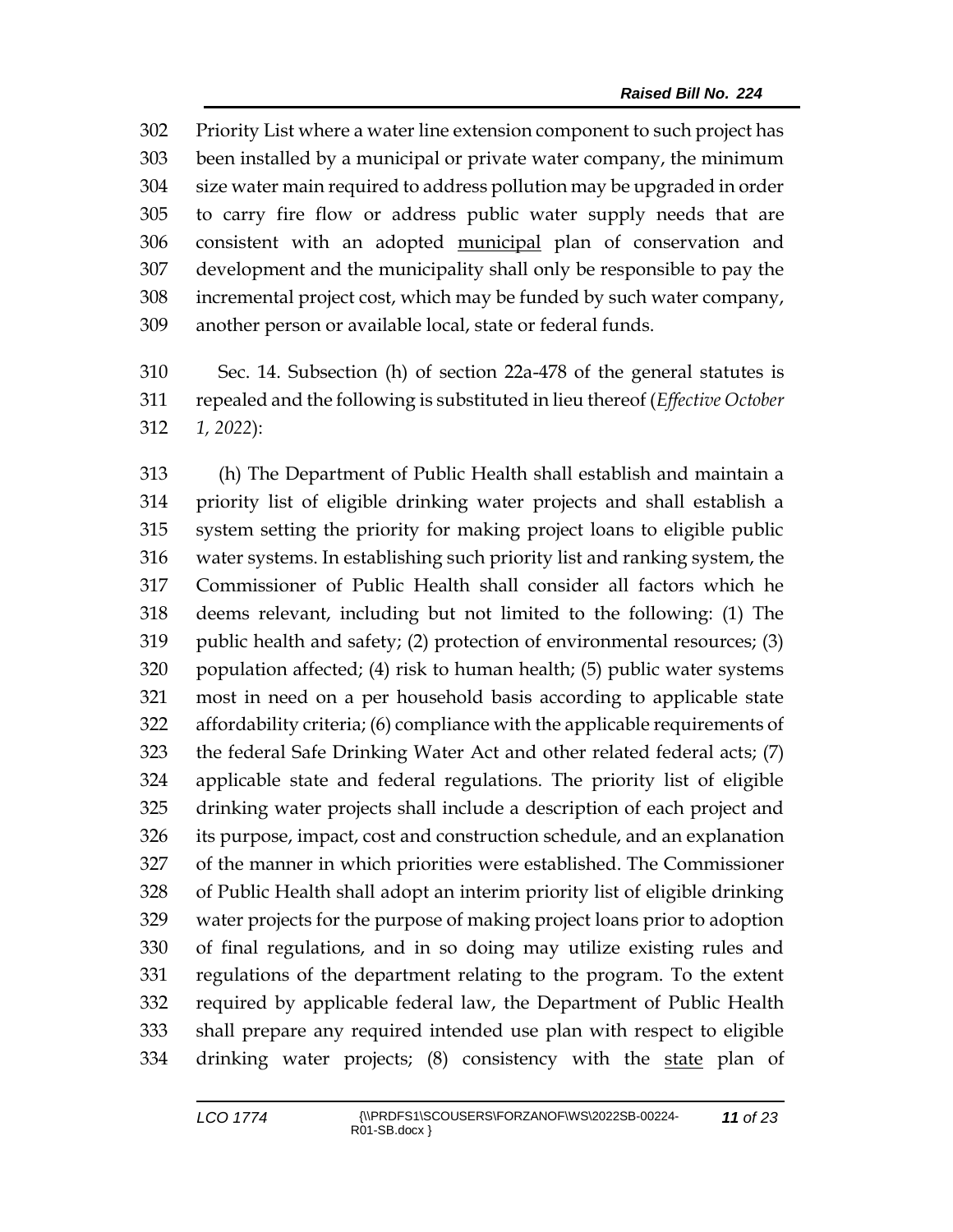conservation and development; (9) consistency with the policies delineated in section 22a-380; and (10) consistency with the coordinated water system plan in accordance with subsection (f) of section 25-33d.

 Sec. 15. Subsection (d) of section 25-68d of the general statutes is repealed and the following is substituted in lieu thereof (*Effective October 1, 2022*):

 (d) Any state agency proposing an activity or critical activity within or affecting the floodplain may apply to the commissioner for exemption from the provisions of subsection (b) of this section. Such application shall include a statement of the reasons why such agency is unable to comply with said subsection and any other information the commissioner deems necessary. The commissioner, at least thirty days before approving, approving with conditions or denying any such application, shall publish once in a newspaper having a substantial circulation in the affected area notice of: (1) The name of the applicant; (2) the location and nature of the requested exemption; (3) the tentative decision on the application; and (4) additional information the commissioner deems necessary to support the decision to approve, approve with conditions or deny the application. There shall be a comment period following the public notice during which period interested persons and municipalities may submit written comments. After the comment period, the commissioner shall make a final determination to either approve the application, approve the application with conditions or deny the application. The commissioner may hold a public hearing prior to approving, approving with conditions or denying any application if in the discretion of the commissioner the public interest will be best served thereby, and the commissioner shall hold a public hearing upon receipt of a petition signed by at least twenty-five persons. Notice of such hearing shall be published at least thirty days before the hearing in a newspaper having a substantial circulation in the area affected. The commissioner may approve or approve with conditions such exemption if the commissioner determines that (A) the agency has shown that the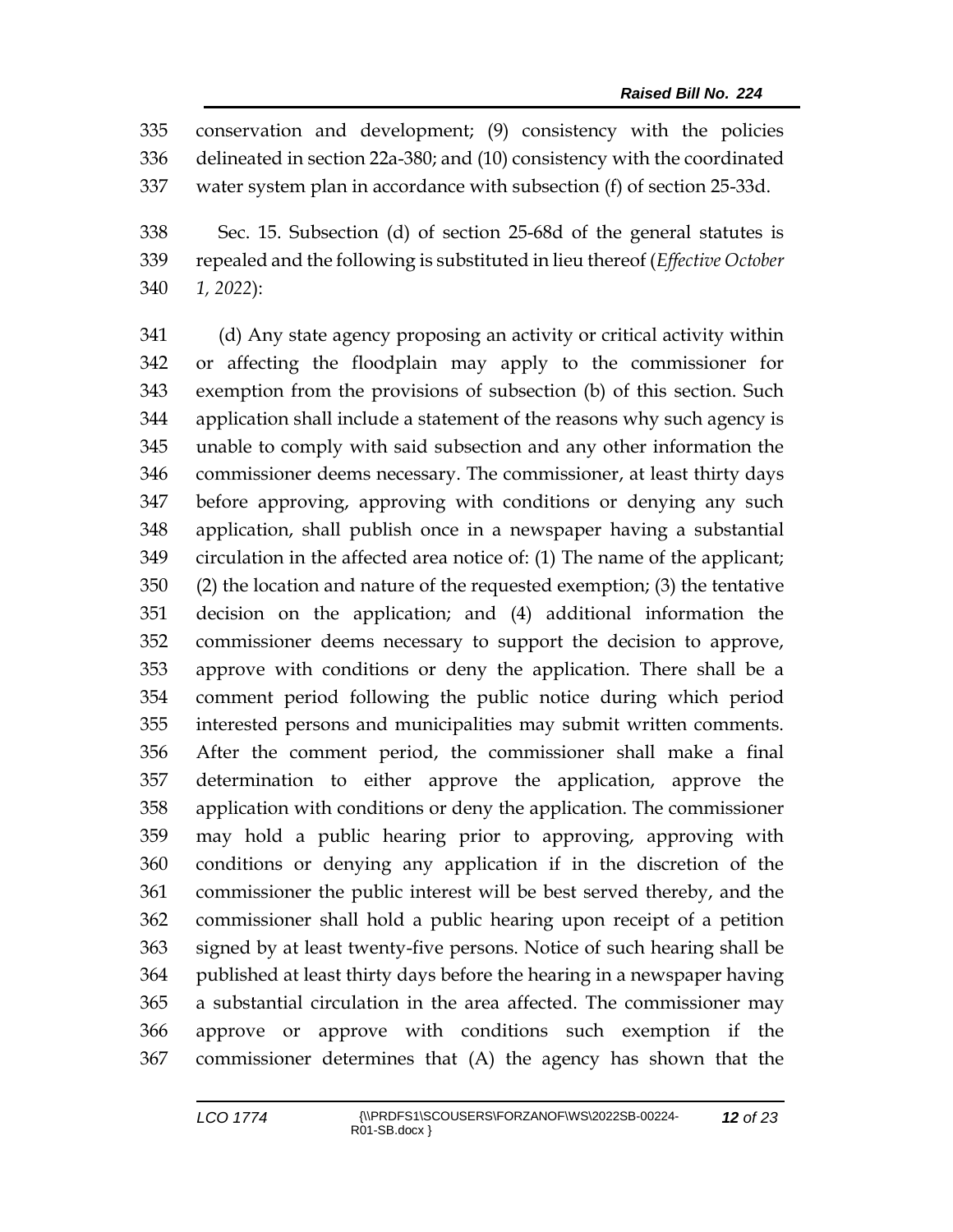activity or critical activity is in the public interest, will not injure persons or damage property in the area of such activity or critical activity, complies with the provisions of the National Flood Insurance Program, and, in the case of a loan or grant, the recipient of the loan or grant has been informed that increased flood insurance premiums may result from the activity or critical activity. An activity shall be considered to be in the public interest if it is a development subject to environmental remediation regulations adopted pursuant to section 22a-133k and is in or adjacent to an area identified as a regional center, neighborhood conservation area, growth area or rural community center in the **[**State Plan of Conservation and Development**]** state plan of conservation and development pursuant to chapter 297, or (B) in the case of a flood control project, such project meets the criteria of subparagraph (A) of this subdivision and is more cost-effective to the state and municipalities than a project constructed to or above the base flood or base flood for a critical activity. Following approval for exemption for a flood control project, the commissioner shall provide notice of the hazards of a flood greater than the capacity of the project design to each member of the legislature whose district will be affected by the project and to the following agencies and officials in the area to be protected by the project: The planning and zoning commission, the inland wetlands agency, the director of civil defense, the conservation commission, the fire department, the police department, the chief elected official and each member of the legislative body, and the regional council of governments. Notice shall be given to the general public by publication in a newspaper of general circulation in each municipality in the area in which the project is to be located.

 Sec. 16. Subsection (b) of section 25-102gg of the general statutes is repealed and the following is substituted in lieu thereof (*Effective October 1, 2022*):

 (b) The assembly shall, from time to time, review, and may, after public hearing of which at least fifteen **[**days**]** days' notice has been given in a newspaper or newspapers having a circulation in the conservation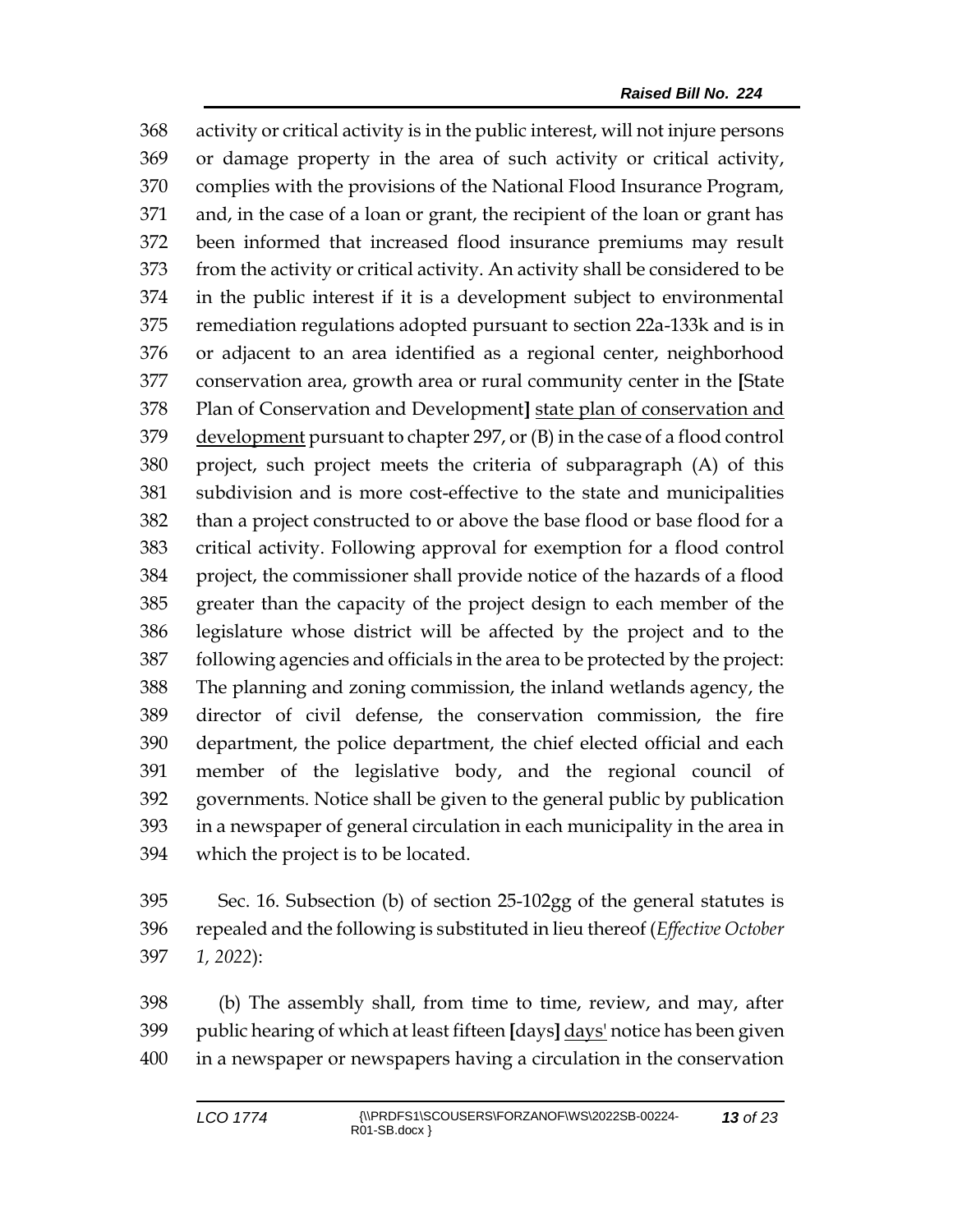zone, revise the standards established pursuant to special act 79-77, as amended by special act 81-1. Such revisions shall be consistent with the state plan **[**for**]** of conservation and development adopted pursuant to part I of chapter 297 and the purposes of this chapter. A copy of the proposed revisions shall be furnished at least fifteen days prior thereto to the conservation commission, zoning commission, the planning commission or combined planning and zoning commission of the municipalities to be affected thereby and shall be filed at least ten days prior to the hearing in the office of the town or city clerk of the municipalities affected thereby.

 Sec. 17. Section 25-201 of the general statutes is repealed and the following is substituted in lieu thereof (*Effective October 1, 2022*):

For the purposes of sections 25-200 to 25-210, inclusive:

 (1) "Approved map" means a map approved by the commissioner pursuant to section 25-205;

 (2) "Approved river corridor protection plan" means a river corridor protection plan approved by the commissioner pursuant to section 25- 205;

 (3) "Clear cutting" means removal of all standing woody vegetation greater than one inch diameter at breast height within a designated river corridor;

 (4) "Commissioner" means the Commissioner of Energy and Environmental Protection or his agent;

 (5) "Designation" means designation, by act of the General Assembly, of a river corridor for protection and preservation in accordance with an approved river corridor protection plan and the provisions of sections 25-200 to 25-210, inclusive;

 (6) "Designated river corridor" means that portion of a river corridor 429 defined on a map prepared in accordance with section 25-204, as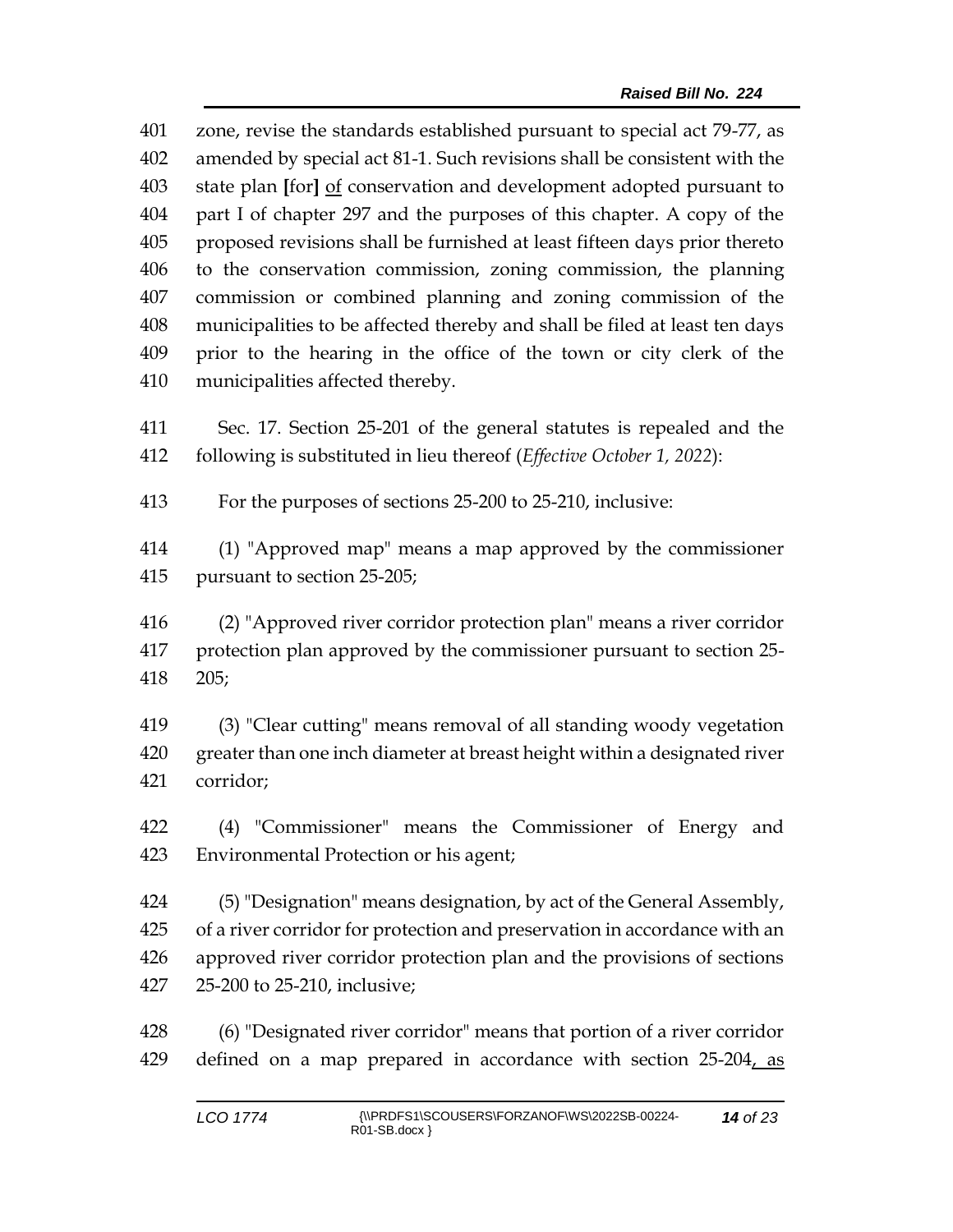amended by this act, and which has been designated by the General Assembly pursuant to sections 25-200 to 25-210, inclusive;

 (7) "Eligible river corridor" means a river corridor which is included on the list adopted by the commissioner pursuant to section 25-202;

 (8) "Local drainage basin" means a local drainage basin referenced on a map entitled "Natural Drainage Basins of Connecticut", published by the Department of Energy and Environmental Protection, 1981;

 (9) "Member municipality" means a municipality which is a member of a river committee established pursuant to section 25-203;

 (10) "Major state plan" means the plan for development of outdoor recreation adopted pursuant to section 22a-21, the state-wide solid waste management plan adopted pursuant to section 22a-228, the state- wide plan for the management of water resources adopted pursuant to section 22a-352, as amended by this act, the state-wide environmental plan adopted pursuant to section 22a-8, the plan for the disposal of dredged material for Long Island Sound, the historic preservation plan adopted under the National Historic Preservation Act, as amended, the state-wide facility and capital plan adopted pursuant to section 4b-23, the water quality management plan adopted under the federal Clean Water Act, the marine resources management plan, the plan for managing forest resources, the wildlife management plans and the salmon restoration plan;

(11) "Person" means "person" as defined in section 22a-2;

 (12) "River corridor" means any river, river segment or river system, together with its floodplains, wetlands and uplands, contributing overland runoff to such river, river segment or river system;

 (13) "River committee" means a river committee established pursuant to section 25-203;

(14) "River system" means a river, its tributaries and any lands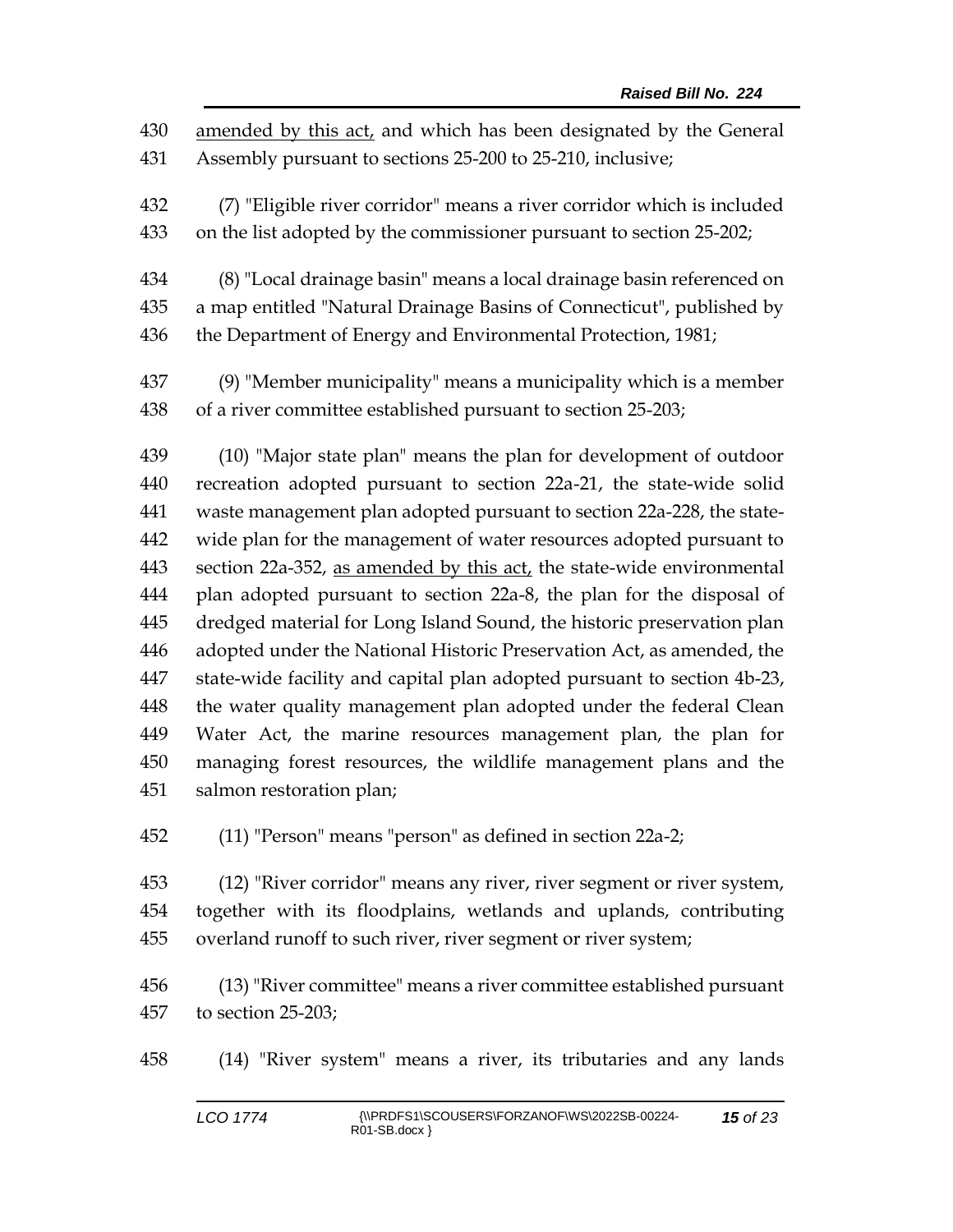draining into such river or its tributaries;

 (15) "Secretary" means the Secretary of the Office of Policy and Management or his agent;

 (16) "State rivers assessment data base" means the state-wide assessment of the state's rivers prepared by the commissioner pursuant to subdivision (3) of subsection (c) of section 25-102qq;

 (17) **[**"State plan for conservation and development"**]** "State plan of conservation and development" means the state plan **[**for**]** of conservation and development prepared pursuant to part I of chapter 297;

 (18) "Subregional drainage basin" means a subregional drainage basin as depicted on a map entitled "Natural Drainage Basins of Connecticut", published by the Department of Energy and Environmental Protection, 1981; and

 (19) "Water-dependent use" means a use which, by its nature or function, requires direct access to, or location in or immediately adjacent to, water and which therefore cannot be located upland and shall include such recreational uses as riverside trails and bicycle paths.

 Sec. 18. Subsection (e) of section 25-204 of the general statutes is repealed and the following is substituted in lieu thereof (*Effective October 1, 2022*):

 (e) After adoption pursuant to subsection (d) of this section of an inventory, statement of objectives and map, the river committee shall prepare a report on all federal, state and municipal laws, plans, programs and proposed activities which may affect the river corridor defined in such map. Such laws shall include regulations adopted pursuant to chapter 440 and zoning, subdivision and site plan regulations adopted pursuant to section 8-3. Such plans shall include plans of conservation and development adopted pursuant to section 8- 23, the state plan **[**for**]** of conservation and development adopted under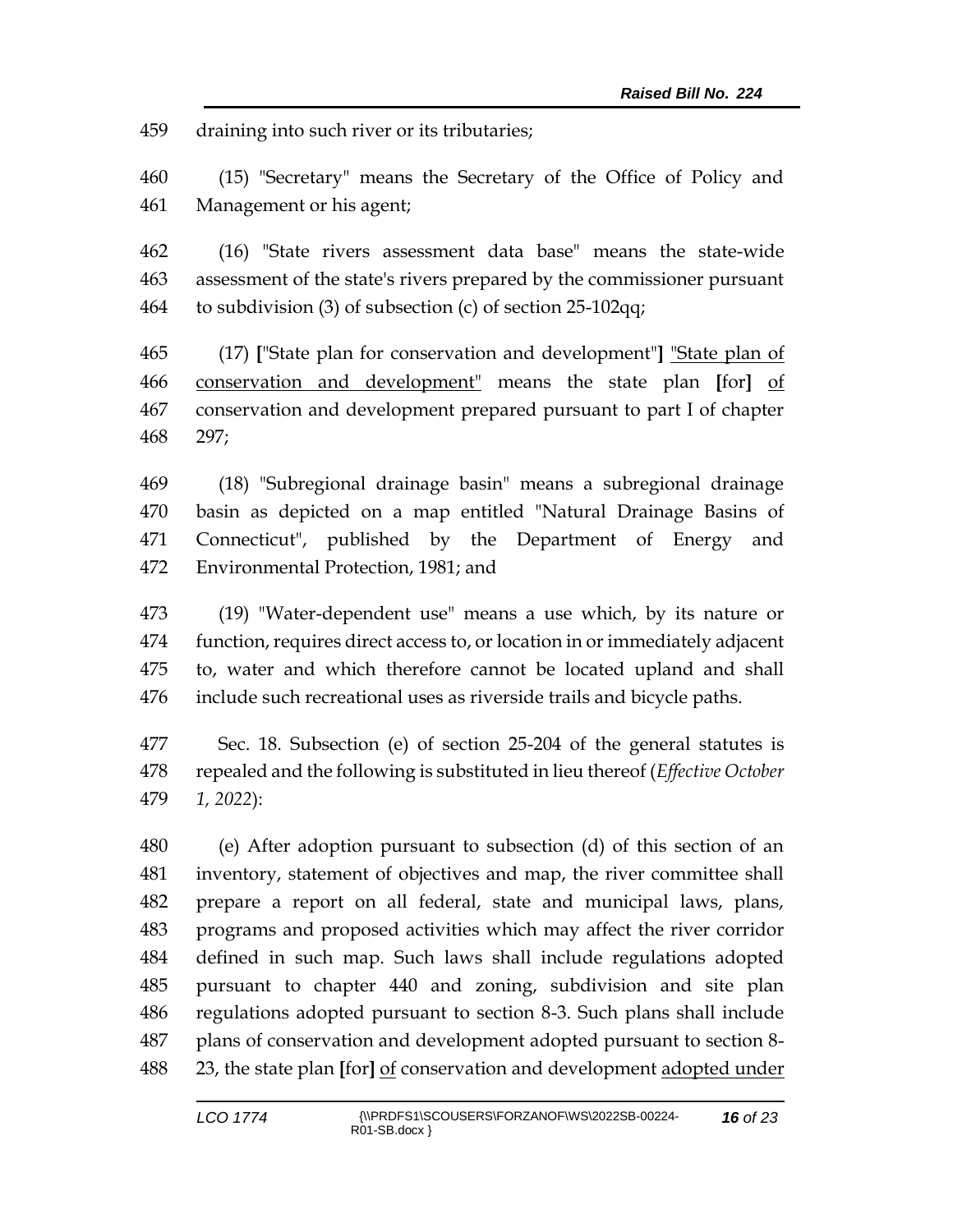part I of chapter 297, water utility supply plans adopted pursuant to section 25-32d, coordinated water system plans adopted pursuant to section 25-33h, municipal open space plans, the commissioner's fish and wildlife plans, and publicly-owned wastewater treatment facility plans. State and regional agencies shall, within available resources, assist the river committee in identifying such laws, plans, programs and proposed activities. The report to be prepared pursuant to this section shall identify any conflicts between such federal, state, regional and municipal laws, plans, programs and proposed activities and the river committee's objectives for river corridor protection and preservation as reflected in the statement of objectives. If conflicts are identified, the river committee shall notify the applicable state, regional or municipal agencies and such agencies shall, within available resources, attempt with the river commission to resolve such conflicts.

 Sec. 19. Subsection (d) of section 25-206 of the general statutes is repealed and the following is substituted in lieu thereof (*Effective October 1, 2022*):

 (d) (1) Every major state plan other than the state plan **[**for**]** of conservation and development, to the extent that it affects a designated river corridor, shall be consistent with the approved river corridor protection plan for such corridor, and any state plan which is inconsistent with such approved river corridor protection plan shall be modified accordingly. Such modifications shall be made in consultation with the commissioner at the next scheduled revision of such plan.

 (2) If the commissioner finds that the state plan **[**for**]** of conservation and development is inconsistent with an approved river corridor protection plan for a designated river corridor, he shall apply to the 516 secretary for a revision pursuant to section 16a-32, as amended by this act.

 (3) Every regional plan of conservation and development adopted pursuant to section 8-35a, to the extent that it affects a designated river corridor, shall be consistent with the approved river corridor protection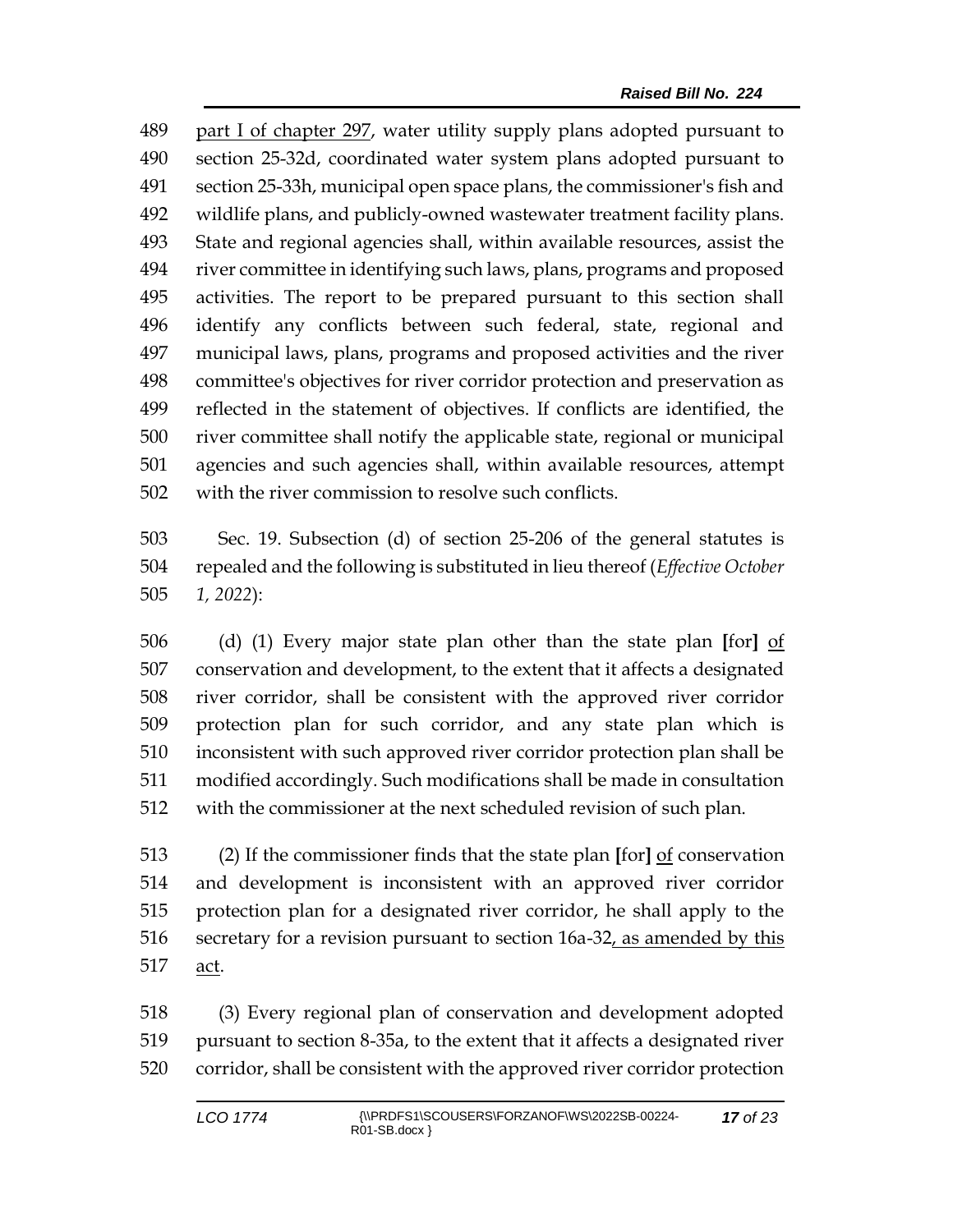plan for such corridor and any regional plan of conservation and development which is inconsistent with such approved river corridor protection plan shall be modified accordingly. Such modifications shall be made in consultation with the commissioner.

 (4) Every municipal plan of conservation and development adopted pursuant to section 8-23, to the extent that it affects a designated river corridor, shall be consistent with the approved river corridor protection plan for such corridor and any municipal plan of conservation and development which is inconsistent with such approved river corridor protection plan shall be modified accordingly. Such modifications shall be made in consultation with the commissioner.

 (5) The commissioner may notify any applicable federal agency of the designation of a river corridor and may take any other appropriate action to assure consideration of such designation in federal programs or activities.

 Sec. 20. Section 25-231 of the general statutes is repealed and the following is substituted in lieu thereof (*Effective October 1, 2022*):

As used in sections 25-230 to 25-238, inclusive:

 (1) "Approved river corridor management plan" means a river corridor management plan approved by the commissioner pursuant to section 25-235;

 (2) "Commissioner" means the Commissioner of Energy and Environmental Protection or his agent;

 (3) "Local drainage basin" means a local drainage basin as referenced on a map entitled "Natural Drainage Basins of Connecticut", published by the Department of Energy and Environmental Protection, 1981;

 (4) "Major state plan" means any of the following: The plan for development of outdoor recreation adopted pursuant to section 22a-21, the state-wide solid waste management plan adopted pursuant to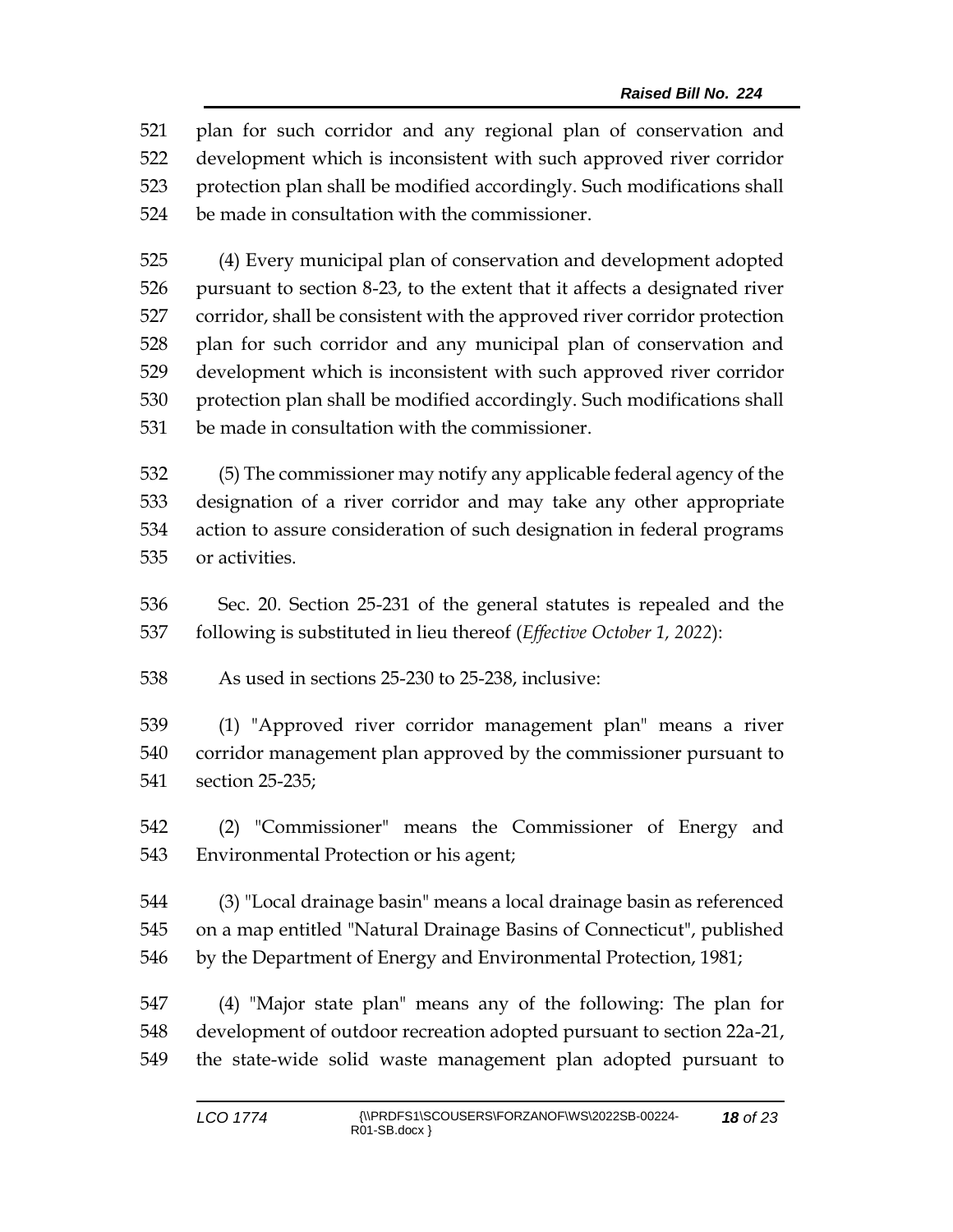section 22a-228, the state-wide plan for the management of water resources adopted pursuant to section 22a-352, as amended by this act, the state-wide environmental plan adopted pursuant to section 22a-8, the historic preservation plan adopted under the National Historic Preservation Act, 16 USC 470 et seq., the state-wide facility and capital plan adopted pursuant to section 4b-23, the state's consolidated plan for housing and community development prepared pursuant to section 8- 37t, the water quality management plan adopted under the federal Clean Water Act, 33 USC 1251 et seq., any plans for managing forest resources adopted pursuant to section 23-20 and the Connecticut River Atlantic Salmon Compact adopted pursuant to section 26-302;

 (5) "Member municipality" means a municipality which is a member of a river commission established pursuant to section 25-232;

(6) "Person" means person, as defined in section 22a-2;

 (7) "River advisory board" means any of the following: The Five Mile River Commission established pursuant to section 15-26a, the Connecticut River Gateway Commission established pursuant to section 25-102e, the Connecticut River Assembly established pursuant to section 25-102dd, the Bi-State Pawcatuck River Commission established pursuant to section 25-161, the Niantic River Gateway Commission established pursuant to section 25-109e, the Housatonic Estuary Commission established pursuant to section 25-170, the Farmington River Coordinating Committee established pursuant to the National Wild and Scenic Rivers Act, 16 USC 1274 et seq., the Shepaug- Bantam River Board or a river committee established pursuant to section 25-203;

 (8) "River corridor" means any river, river segment or river system, together with its floodplains, wetlands and uplands, contributing overland runoff to such river, river segment or river system;

 (9) "River commission" means a river commission established pursuant to section 25-232;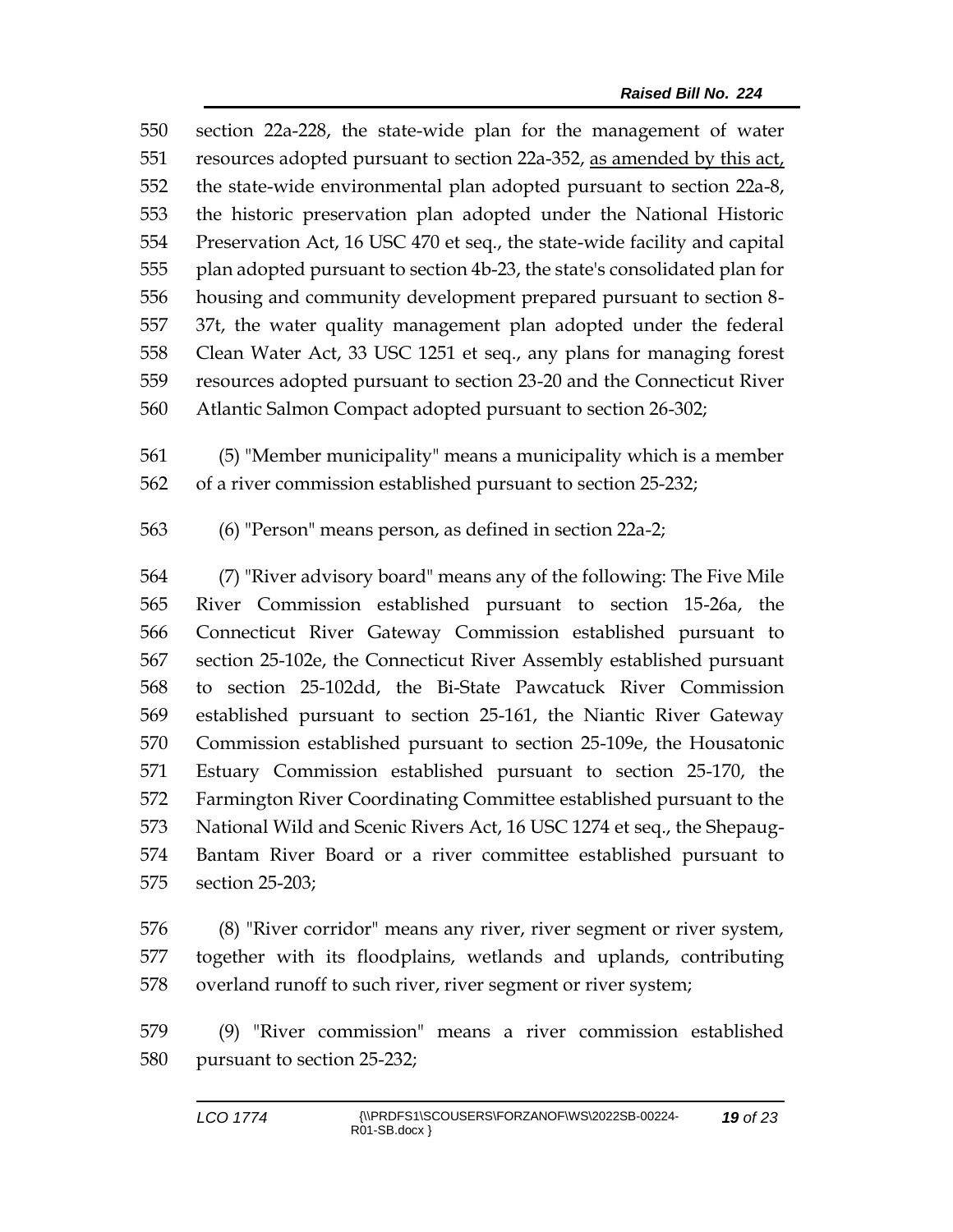(10) "River system" means a river, its tributaries and any lands draining into such river or its tributaries;

 (11) "Secretary" means the Secretary of the Office of Policy and Management or his agent;

 (12) "State rivers assessment database" means the state-wide assessment of the state's rivers prepared by the commissioner pursuant to subdivision (3) of subsection (c) of section 25-102qq;

 (13) **[**"State plan for conservation and development"**]** "State plan of conservation and development" means the state plan **[**for**]** of conservation and development prepared pursuant to part I of chapter 297;

 (14) "Subregional drainage basin" means a subregional drainage basin as referenced on a map entitled "Natural Drainage Basins of Connecticut", published by the Department of Energy and Environmental Protection, 1981;

 (15) "Water-dependent use" means a use which, by its nature or function, requires direct access to, or location in or immediately adjacent to, water and which therefore cannot be located upland, and includes such recreational uses as riverside trails and bicycle paths;

 (16) "Use" means agriculture, public and private water supply, power generation, waste assimilation, transportation, recreation, including, but not limited to, boating, swimming, fishing, camping and hiking and residential, commercial, industrial and other water-dependent uses; and

 (17) "Resource" means any riparian waters of the state, related fisheries and wildlife habitat and adjacent shorelands, both developed and undeveloped; any vegetation, fish and wildlife; endangered and threatened species, species of special concern and essential habitat identified by the commissioner pursuant to chapter 495; tidal and inland wetlands; unique geologic features; scenic areas; forest lands, as defined in section 23-65f; agricultural lands, as defined in section 22-26bb; and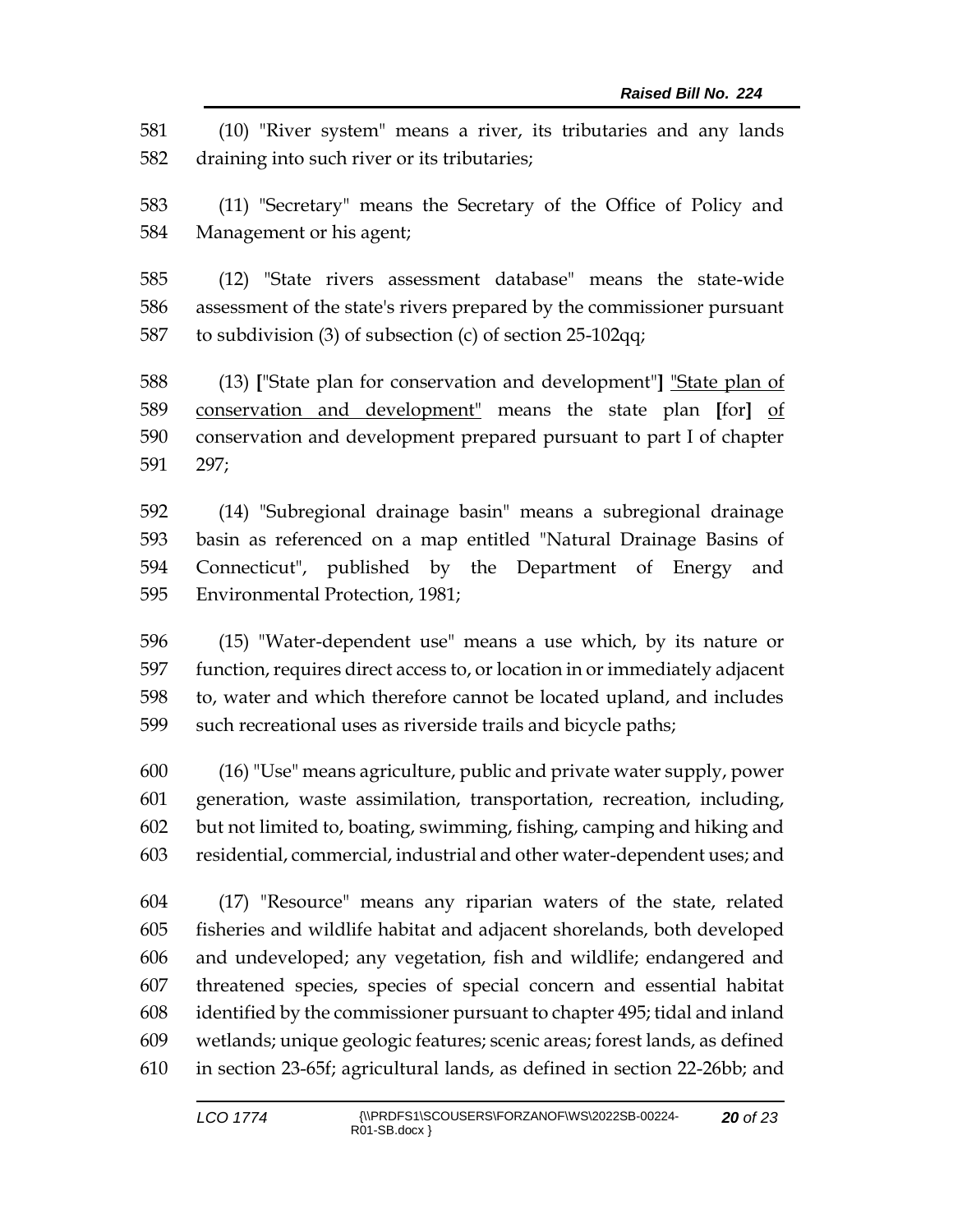archaeological and other historical resources.

 Sec. 21. Subsection (e) of section 25-234 of the general statutes is repealed and the following is substituted in lieu thereof (*Effective October 1, 2022*):

 (e) After adoption of an inventory, statement of objectives and map, pursuant to subsection (d) of this section, the river commission shall prepare a report on all federal, state, regional and municipal laws, plans, programs and proposed activities that may affect the river corridor defined in such map. Such federal, state, regional and municipal laws shall include regulations adopted pursuant to chapter 440, and zoning, subdivision and site plan regulations adopted pursuant to section 8-3. Such federal, state, regional and municipal plans shall include plans of development adopted pursuant to section 8-23, the state plan **[**for**]** of conservation and development adopted under part I of chapter 297, water utility supply plans submitted pursuant to section 25-32d, coordinated water system plans submitted pursuant to section 25-33h, plans prepared by regional planning organizations, as defined in section 4-124i, and plans of publicly owned wastewater treatment facilities whose discharges may affect the subject river corridor. State and regional agencies shall, within available resources, assist the river commission in identifying such laws, plans, programs and proposed activities. The report to be prepared pursuant to this section shall identify any conflicts between such federal, state, regional and municipal laws, plans, programs and proposed activities and the river commission's objectives for river corridor management as reflected in the statement of objectives. If conflicts are identified, the river commission shall notify the applicable state, regional or municipal agencies and such agencies shall, within available resources and in consultation with the river commission, attempt to resolve such conflicts.

 Sec. 22. Subdivisions (1) and (2) of subsection (e) of section 25-236 of the general statutes are repealed and the following is substituted in lieu thereof (*Effective October 1, 2022*):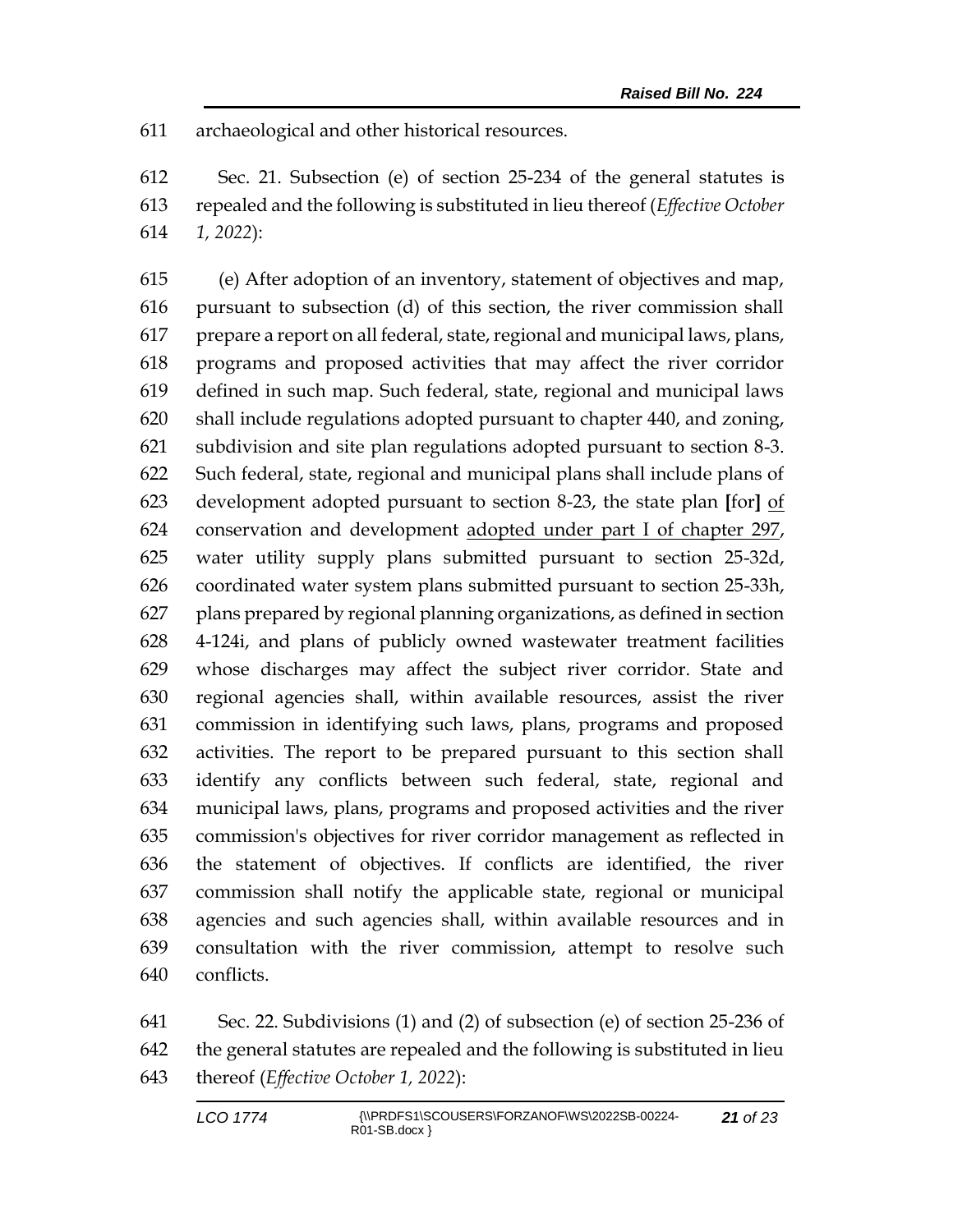(e) (1) Every major state plan, other than the state plan **[**for**]** of conservation and development, to the extent that such major state plan affects any river corridor for which the commissioner has approved a river corridor management plan, shall be consistent with such management plan. Any major state plan, other than the state plan **[**for**]** of conservation and development, which is inconsistent with a river corridor management plan shall be modified accordingly. Such modifications shall be made in consultation with the commissioner at the next scheduled revision of such plan.

 (2) If all the member municipalities of a river commission have amended their applicable laws and plans pursuant to subsection (b) of this section and if the commissioner finds that the state plan **[**for**]** of conservation and development is inconsistent with the subject river corridor management plan, he shall apply to the secretary for a revision pursuant to section 16a-32, as amended by this act.

This act shall take effect as follows and shall amend the following  $\parallel$ 

| sections: |                 | v               |
|-----------|-----------------|-----------------|
| Section 1 | October 1, 2022 | $7 - 255$       |
| Sec. 2    | October 1, 2022 | $8-2p$          |
| Sec. 3    | October 1, 2022 | $8-26c(c)$      |
| Sec. 4    | October 1, 2022 | $2-79a(a)(3)$   |
| Sec. 5    | October 1, 2022 | $7-131e(a)$     |
| Sec. 6    | October 1, 2022 | $12-217ii(d)$   |
| Sec. 7    | October 1, 2022 | 16a-25          |
| Sec. 8    | October 1, 2022 | $16a-32(a)$     |
| Sec. 9    | October 1, 2022 | $22a-92(a)(8)$  |
| Sec. 10   | October 1, 2022 | $22a-100(a)$    |
| Sec. 11   | October 1, 2022 | $22a-352(a)$    |
| Sec. 12   | October 1, 2022 | $22a-430(k)$    |
| Sec. 13   | October 1, 2022 | $22a-471(b)(9)$ |
| Sec. 14   | October 1, 2022 | $22a-478(h)$    |
| Sec. 15   | October 1, 2022 | $25-68d(d)$     |
| Sec. 16   | October 1, 2022 | $25-102gg(b)$   |
| Sec. 17   | October 1, 2022 | 25-201          |
| Sec. 18   | October 1, 2022 | $25-204(e)$     |